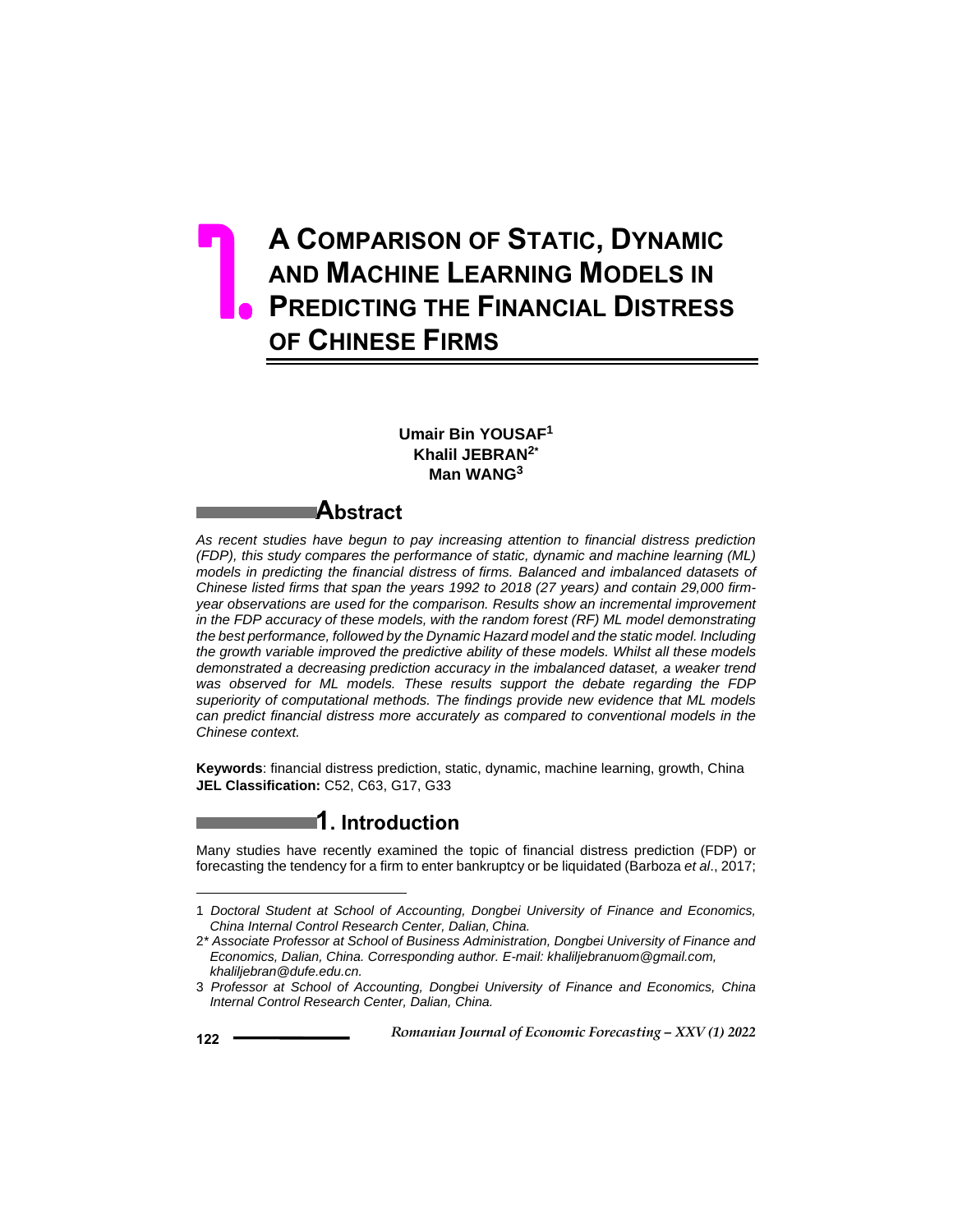#### *A Comparison of Static, Dynamic and Machine Learning Models*

Sun *et al.*, 2014). Long-term investors are particularly concerned about the ability of firms to pay for their loans. In his pioneering study on FDP, Fitzpatric (1932) measured the predictive capacity of defaulted firms using economic indices. However, Altman (1968) in his seminal paper first time used the statistical method to predict financial distress. Research on FDP can be divided into three eras. The first era mainly involved the use of *logit* models, probit models, and multiple discriminant analysis (MDA), which, despite showing success in FDP, may not be applicable in certain situations (Beaver *et al.*, 2012) and ignore important explanatory variables of time. The second era began with Shumway (2001), who introduced the simple hazard model that considers time co-variates in FDP. Starting from the introduction of the first machine learning (ML) model for FDP by Tam (1991), the third era witnessed the continuous growth of ML models in FDP (Korol & Korodi, 2011; Le *et al*., 2018; Sun *et al*., 2014). However, Wang, Ma, and Yang (2014) argued that *'there is no mature or definite theory of corporate failure'* and that the performance of FDP models depends on the details and characteristics of the classification problem, the structure of the data, and the possibility of segregating classes based on these characteristics.

Whilst static and dynamic models (Shumway, 2001; Wu, Gaunt, & Gray, 2010) and traditional and machine learning methods have been compared in the literature (Barboza *et al.*, 2017), previous studies have mostly focused on developed economies, such as the US (Altman, 1968; Barboza *et al*., 2017; Hillegeist *et al*., 2004; Korol & Korodi, 2011; Ohlson, 1980; Taffler, 1983; Zmijweski, 1984), with only few focusing on emerging countries (*e.g*., Wang & Campbell, 2010), including China (Li & Wang, 2018; Zhou, 2015; Wang & Campbell, 2010; Zhoua, Kim, & Ma, 2013). However, most of these studies do not follow any variable selection procedure and have limited sample sizes. In these studies, FDP is measured using time, market, liquidity, leverage, and profitability as variables (Bellovary *et al.*, 2007). However, only one study (Barboza *et al*., 2017) used growth as a variable. To fill such a gap, we consider growth as a variable when comparing the performance of static, dynamic, and machine learning models in FDP.

Imbalanced datasets are common in real-life applications, and only a small proportion of firms operating in the market are considered distressed. Previous studies (*e.g*. Le *et al*., 2018; Sun *et al*., 2014) have proposed various solutions to problems emerging from imbalanced data. One proposed solution is to use learning algorithms, but these algorithms maximize accuracy without taking the minority class into consideration, thereby explaining their inability to generate meaningful classifiers (Le *et al*., 2018). To prevent the type of data from influencing the results, both balanced and imbalanced datasets are used in this study to compare the performance of FDP models outside the context where these models were tested and developed (*i.e*., China).

This study contributes to the literature in four ways. Firstly, this study compares the performance of static, dynamic, and machine learning models in forecasting the financial distress of firms. Whilst comparisons have also been conducted in previous studies, they are based on various contexts and datasets, thereby resulting in a lack of consensus regarding the performance of these models. Therefore, in this study, we compare different FDP models and find that ML models outperforms the other models. Secondly, the results of the comparison performed in this work can be replicated in both research and practice as such comparison is performed in a standardized computer setting. On the one hand, researchers may refer to these results to improve the comparability of their findings with those of other studies where similar models have been utilized. Moreover, industry practitioners can use the evaluated models in various situations, such as when assessing credit decisions. Thirdly, the comparison is performed using 27 years' worth of data on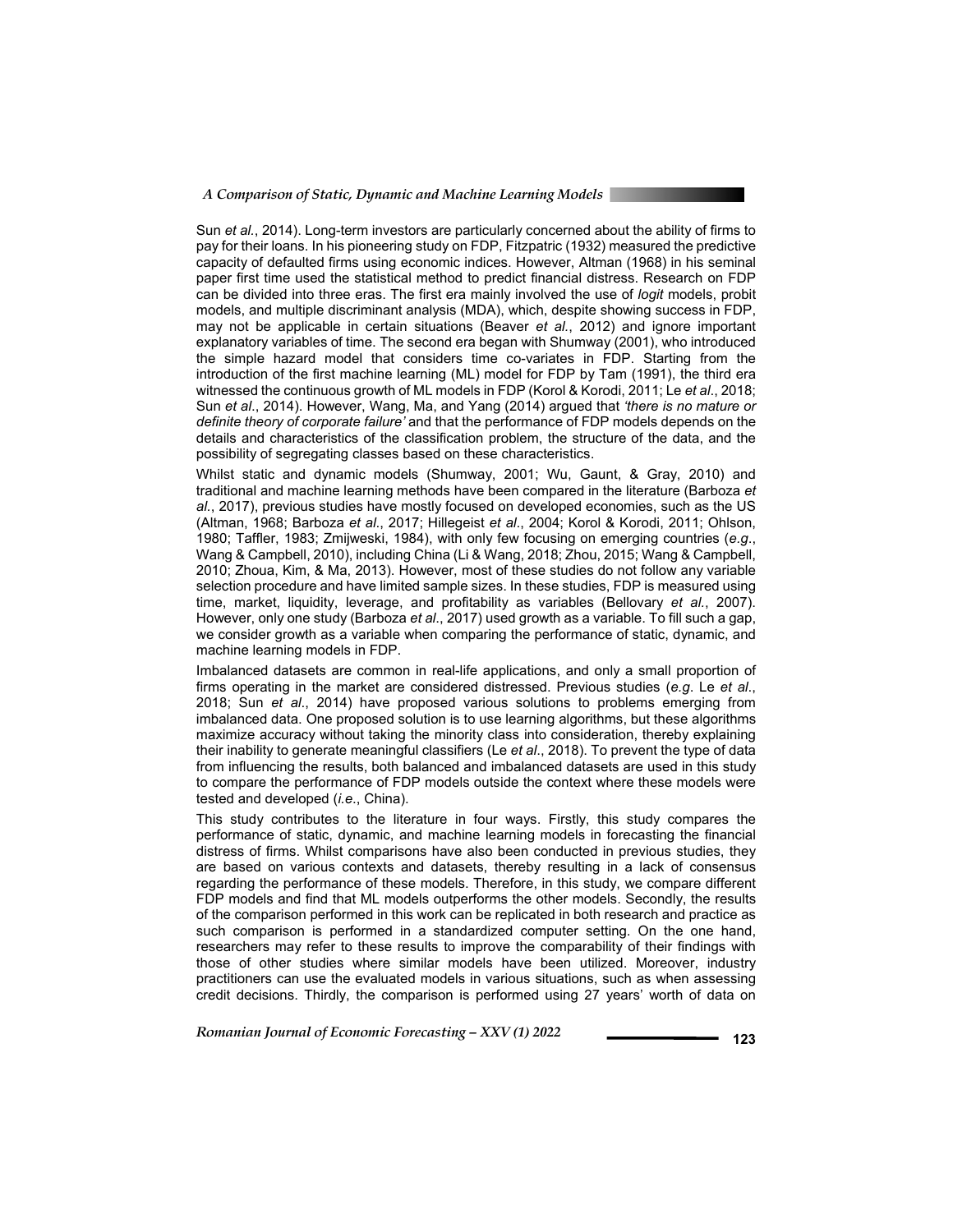Chinese listed firms. Such a large sample that covers more than 29,000 firm-year observations can improve the efficiency of models in forecasting the financial distress of firms. Moreover, to the best of our knowledge, this study is the first to consider a sample period of as long as 27 years to predict financial distress in China. In this way, the study underlines the overall financial distress situation in the Chinese stock market. Fourthly, this study highlights the role of growth in predicting the financial distress of firms, especially in the context of an emerging economy such as China.

The rest of this paper is organized as follows. Section 2 reviews the extant FDP models including those used in the current study and how financial distress is being handled in China. Section 3 describes the research methodology and the utilized data. Section 4 presents the empirical results. Section 5 concludes the paper, discusses the limitations of this work and proposes some directions for future research.

# **2. Literature review**

Forecasting financial distress requires an accurate selection of estimation methods, financial ratios and samples. In terms of methods, researchers tend to construct FDP models, which are generally classified into static, dynamic, and ML models.

#### *2.1 Static models*

Static FDP models incorporate single-period predictor variables, with xi representing the features for a certain period and yi representing the predicted variable. In this case, samples are denoted by  $(x_i, y_i)$  in a static FDP model.

Altman (1968) adopted a balanced dataset of 66 US firms (of which 33 were bankrupt) covering the years 1946 to 1965 and where the bankrupt and non-bankrupt firms were segregated using multiple discriminant analysis. Ohlson (1980) used a sample of 2,163 US firms (of which 105 were bankrupt) covering the years 1970 to 1976 and where the financially distressed (FDF) and healthy firms (HF) were classified via logistic regression. Taffler (1983) used a balanced dataset of 46 bankrupt UK firms that covered the years 1969 to 1976 and where each bankrupt firm was matched with a non-bankrupt firm via linear discriminant analysis. Zmijweski (1984) divided a sample of 81 bankrupt firms into an estimation sample (including 40 firms) and a prediction sample (including 41 firms) and then applied probit regression to compare each of these samples with different combinations of 40 to 800 nonbankrupt firms.

Regardless of their wide application in previous research, static models have some limitations. Firstly, these models are fitted using the financial data of firms the year before the bankruptcy, thereby leading to a selection bias (Shumway, 2001). This is because financial distress condition changes throughout the life of a firm. Secondly, some variables used in these models are not time-covariates, and highlighting the deteriorating financial condition of a firm prior to its declaration of bankruptcy requires correct selection of variables (Shumway, 2001).

To represent static models, we used the logistic regression function in *R* software with some slight variations. The probability  $p(y = 1 | x_i)$  for firms to be financially distressed is estimated in the regression as:

$$
p(y_i=1|x_i) = \frac{1}{1+e^{(\alpha+\beta x_i)}}
$$

where: *α* represents the intercept (scalar), and *β* represents the vector parameter.

$$
124
$$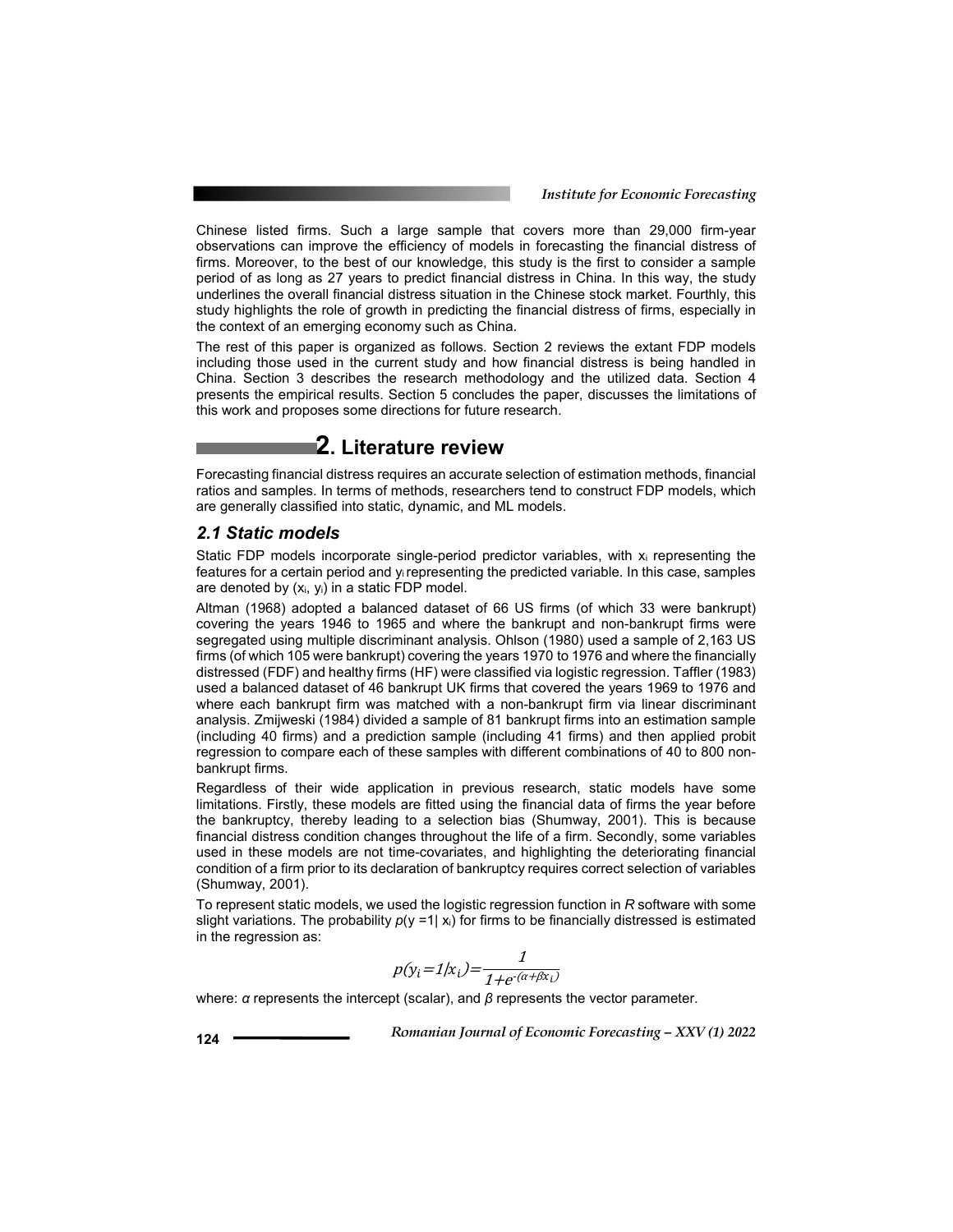## *2.2 Dynamic models*

Unlike static models, dynamic models incorporate the 'time' aspect. The time lag between the action of causal variables and the effects on the dependent variable should be considered when assessing causal relationships. Incidents of manipulating accounting numbers in the short term through adjusting reserves, deferring payments, investing in future products and implementing revenue recognition and capitalization policies have also been frequently reported. Meanwhile, long-term performance measures are relatively difficult to manipulate as the true performance of firms becomes increasingly apparent over time (Carton & Hofer, 2006). Short-term measures have been frequently criticized for their questionable reliability. To address these problems, time-varying covariates or explanatory variables are incorporated into dynamic models.

The first dynamic model was developed by Shumway (2001) using variables that have never been used in earlier studies. Shumway argued that static models incorporate variables that are not associated with bankruptcy; instead, models for FDP should incorporate timecovariates derived from market or accounting variables. The *simple hazard* dynamic model of Shumway was built using data on 300 bankrupt and 2,882 non-bankrupt firms in the US from 1962 to 1992. Hillegeist *et al.* (2004) used the discrete hazard method to compare their proposed *BSM-Prob* model, which is based on market variables, with the models developed by Altman (1968) and Ohlson (1980). Their empirical results reveal that *BSM-Prob* outperforms the latter models. The current study uses dynamic hazard and generalized additive models as second era models.

### *2.2.1 Dynamic hazard model*

Developed based on survival analysis, the *Dynamic Hazard* model is used to evaluate time to event data, that is, the remaining amount of time before the occurrence of an event, which is labelled either as a 'death' or 'failure'. Continuous (*i.e*., cox proportional) and discrete time (*i.e*., logistic) models are used in survival analysis. The *Dynamic Hazard* model is one example of a logistic model that utilizes survival analysis data. Right censored companies refer to those firms that have been excluded from the sample before the study period and have not experienced any financial distress at the end of the study period.

### *2.2.2 Generalized additive model*

Developed by Hastie and Tibshirani (1986), the generalized additive model (*GAM*) utilizes a linear predictor that shows linear dependence on the unknown smooth functions of predictor variables. *GAM* is generally used to combine the characteristics of additive and generalized linear models and to make inferences about the aforementioned unknown smooth functions. A flexible generalization of ordinary linear regression, the generalized linear model (*GLM*) allows for dependent variables to not necessarily follow a normal distribution. Meanwhile, the additive model (AM) is a restricted non-parametric regression model that uses a one dimensional smoother. *GAM* can use either single- or multi-year data. Seeing that using multi-year data can enhance the predictive ability of *GAM* (Berg, 2007), a multi-year *GAM* is used as a dynamic model in this study.

### *2.3 ML models*

ML models are amongst the most valued breakthrough solutions to classification problems *(Tian et al.*, 2012). These models effectively identify patterns in data and distinguish the observations for one group from those for another based on certain features (Barboza *et al*., 2017). As such, these models have attracted research attention across different fields, such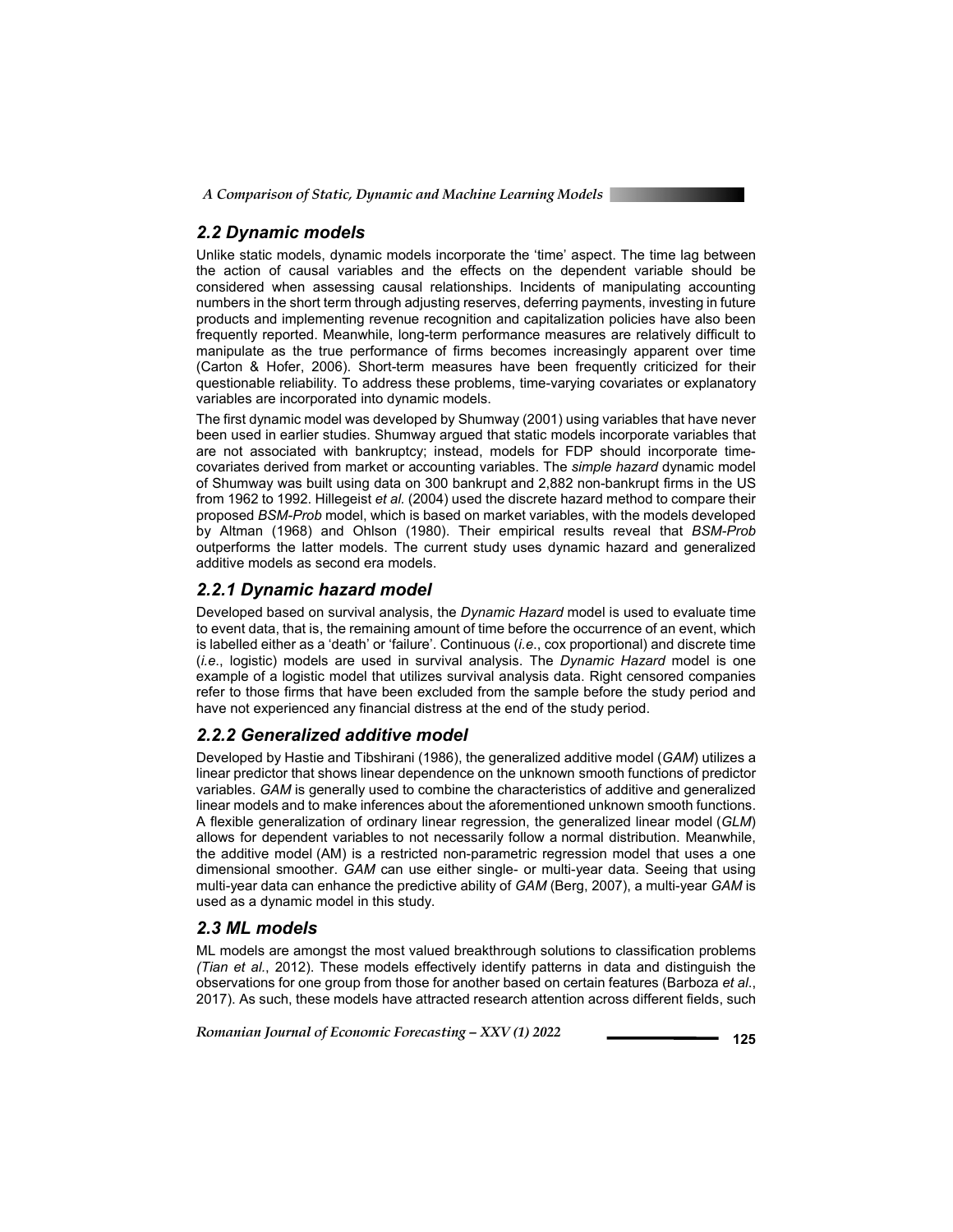as computing (Petersen & Ostendorf, 2009), medicine (Venkatesh *et al*., 2017) and engineering (Foster *et al*., 2014). ML can also effectively differentiate FDFs from HFs given that both groups tend to share similar features, such as their growth, market, size, liquidity, leverage and profitability. The existing research has employed different ML techniques in FDP including bagging, boosting, random forest (RF), support vector machines, decision trees, autoencoder and artificial neural networks (Barboza *et al*., 2017; Li & Wang, 2018; Wang, 2017). Amongst these techniques, given their simplicity, we only focus on *RF* and *Decision Tree* in the current study.

#### *2.3.1 Decision Tree*

As a non-parametric machine learning model designed for solving classification and regression problems, a decision tree is constructed based on predictor data and has been widely used in the literature to derive sequential and hierarchical decisions regarding the outcome variable. In FDP, *Decision Tree* models use a set of values called classification trees to locate the target variable. Each leaf or node in these trees represents class labels, each branch represents those feature combinations that lead to these labels and those paths leading from the root to leaf represent the classification rules. *Decision Tree* models are easy to comprehend given their excellent visual representation and their loose data requirements. Apart from their low computational cost, these models can accommodate large sizes of quantitative or qualitative data and are validated using statistical sets.

#### *2.3.2 Random Forest*

Although based on decision trees, *RF* prevents the common problem associated with such models. Introduced by Breiman (2001), *RF* can achieve a similar level of accuracy as AdaBoost. This model also achieves robustness by allowing the training sample to have outliers (Yeh *et al.*, 2014). By recognizing the importance of each variable in its classification outcome, *RF* provides information about those factors that differentiate one group from another.

#### *2.4 Model implementations*

Different researchers have examined the three era models predominantly in developed country contexts. Begley *et al*. (1996) evaluated the use of static models in the US manufacturing industry during the 1980s and highlighted differences between the original and re-estimated models. Boritz *et al*. (2007) found that local FDP models outperform traditional ones in Canada. Barboza *et al*. (2017) validated the FDP superiority of ML models in North America.

Although previous studies on FDP have been mostly performed in the developed countries, few researchers have also explored such a topic in the developing countries. For instance, Sandin and Porporato (2011) tested and validated the acceptability of static models in Argentina by using a sample of 11 FDFs and 11 HFs. Wang and Campbell (2010a) used the static FDP model of Altman on a small sample of 84 publicly listed firms in China from 2000 to 2008 and validated the acceptable performance of both the original and re-estimated models. Wang and Campbell (2010b) validated the high predictive accuracy of Ohlson's (1980) model in the Chinese context by using five of its original ratios and a relatively small sample. Using the cox proportional hazard model, Zhoua *et al*. (2012) investigated publicly listed firms in China going through special treatment (ST) procedures. However, their findings have limited generalizability given the econometric shortcomings of their model (Li *et al*., 2021) and their small sample size. Using the same model, Bhattacharjee and Han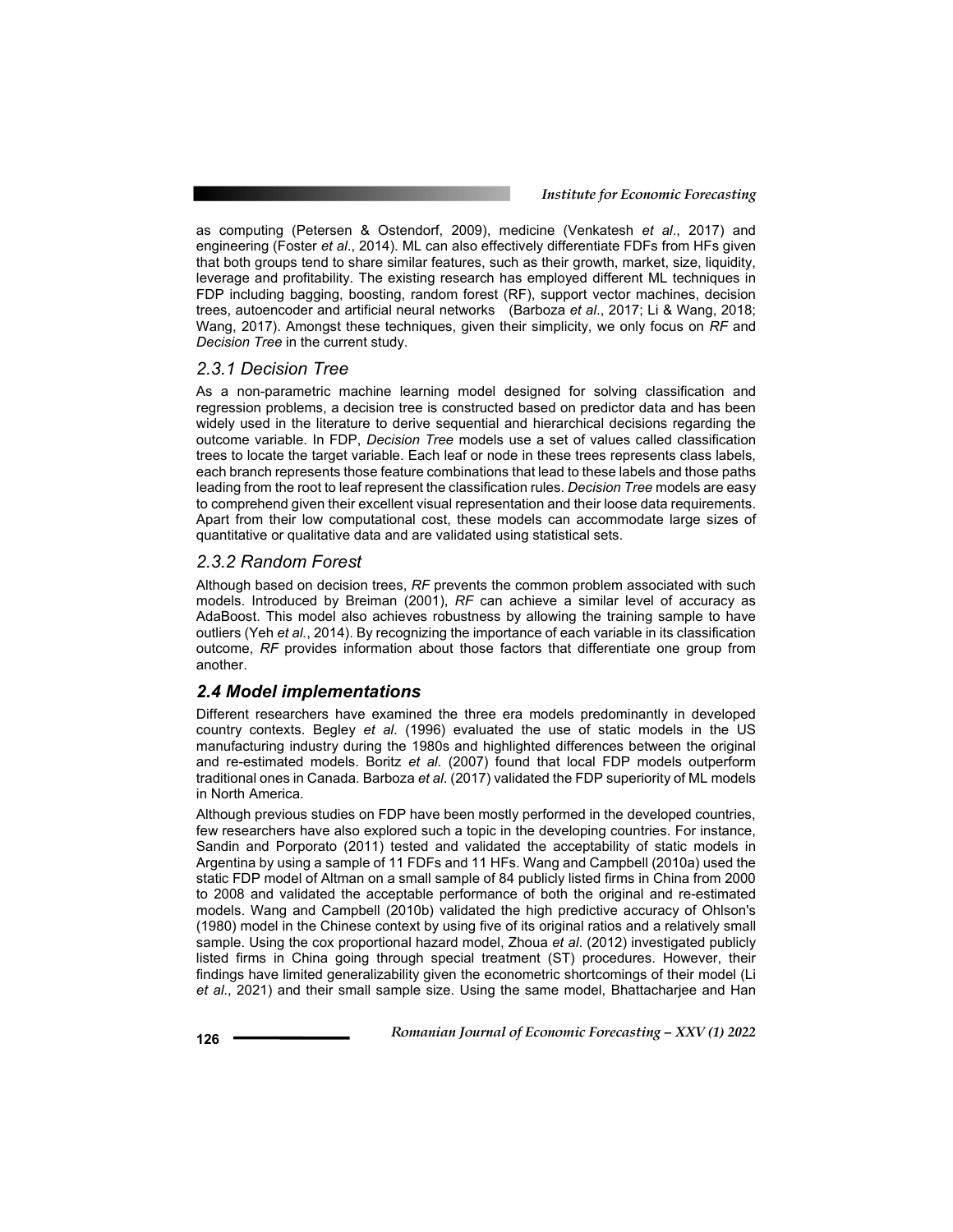(2014) examined those macro and microeconomic factors that influence publicly listed firms in China from 1996 to 2006 and found that economic stability and microeconomic factors both have significant effects on the financial distress of these firms. Li *et a*l. 2021) employed the discrete time hazard model of Shumway (2001) to determine the corporate governance predictors of large Chinese firms and did not report any improvements in the predictive ability of this model. Ding *et al.* (2008) proposed an SVM-based model for FDP in the Chinese context and highlighted the superior performance of this model compared with conventional ones. Whilst Li and Wang (2018) compared the performance of statistical and ML methods in predicting the bankruptcy of Chinese listed companies, they only considered accounting measures as predictors.

#### *2.5 Feature Selection*

Feature selection is critical to FDP (Tsai, 2009). In their review of FDP models proposed between 1932 and 2007, Bellovary *et al.* (2007) identified some of the most frequently utilized features in the FDP literature. The importance of feature selection to FDP has also been supported by other authors (*e.g.* Farooq & Qamar, 2019; Habib *et al.*, 2018). These features generally include accounting indicators, such as leverage, profitability, market and liquidity, macroeconomic indicators, and corporate governance indicators (Habib *et al.*, 2018).

Growth plays an indispensable role in evaluating the performance of a firm (Hill *et al.*, 1996; Kohtamäki *et al.*, 2019). Accounting-based measures of growth often include the changes in the total assets, operating assets, total expenses, operating expenses and sales of a firm. Capon, Farley & Hoenig (1990) in their meta-analysis suggested that sales growth rate was a generally accepted performance indicator. Apart from growth in sales, empirical studies have also used the growth in the payroll and R&D expenses, number of employees and profits of a firm. However, whilst several studies have used various macroeconomic and accounting variables to measure organizational performance (*e.g*. Altman, 1968; Liu, 2004; Ohlson, 1980; Shumway, 2001; Taffler, 1983; Zmijweski, 1984), the importance of growth as a predictor has been ignored in these studies, except for Barboza, Kimura and Altman (2017), who predicted firm bankruptcy whilst incorporating growth into their model in the US. However, the findings of Barboza *et al*. (2017) were mainly based on a comparison of static and ML models and limited to developed country context.

To address the aforementioned gaps, we consider growth rate in sales and other commonly used variables in the literature, selected through stepwise regression, in comparing the FDP performance of static, dynamic and ML models. We attempt to identify which of these models achieves the best prediction accuracy in balanced and imbalanced datasets including when an additional variable is considered.

### *2.6 China's Financial Distress Handling System*

The majority of the enterprises in China are owned by the state (*i.e*., state-owned enterprises or SOEs). The economy of China greatly differs from that of other countries (Rashid *et al.*, 2019). Accordingly, China has a different way of handling financial distress. Specifically, affected firms in China need to undergo a special treatment (ST) (Zhou, 2017) procedure, which was introduced in 1998 by the China Securities Regulatory Commission. Firms satisfying three criteria are named ST: (1) those firms reporting negative profits for two consecutive years or earning a net capital per share that is below the per share value; (2) firms that purposefully distort any of the information in their financial statements; and (3) those firms demonstrating any of the abnormal behavior described in the Chinese Stock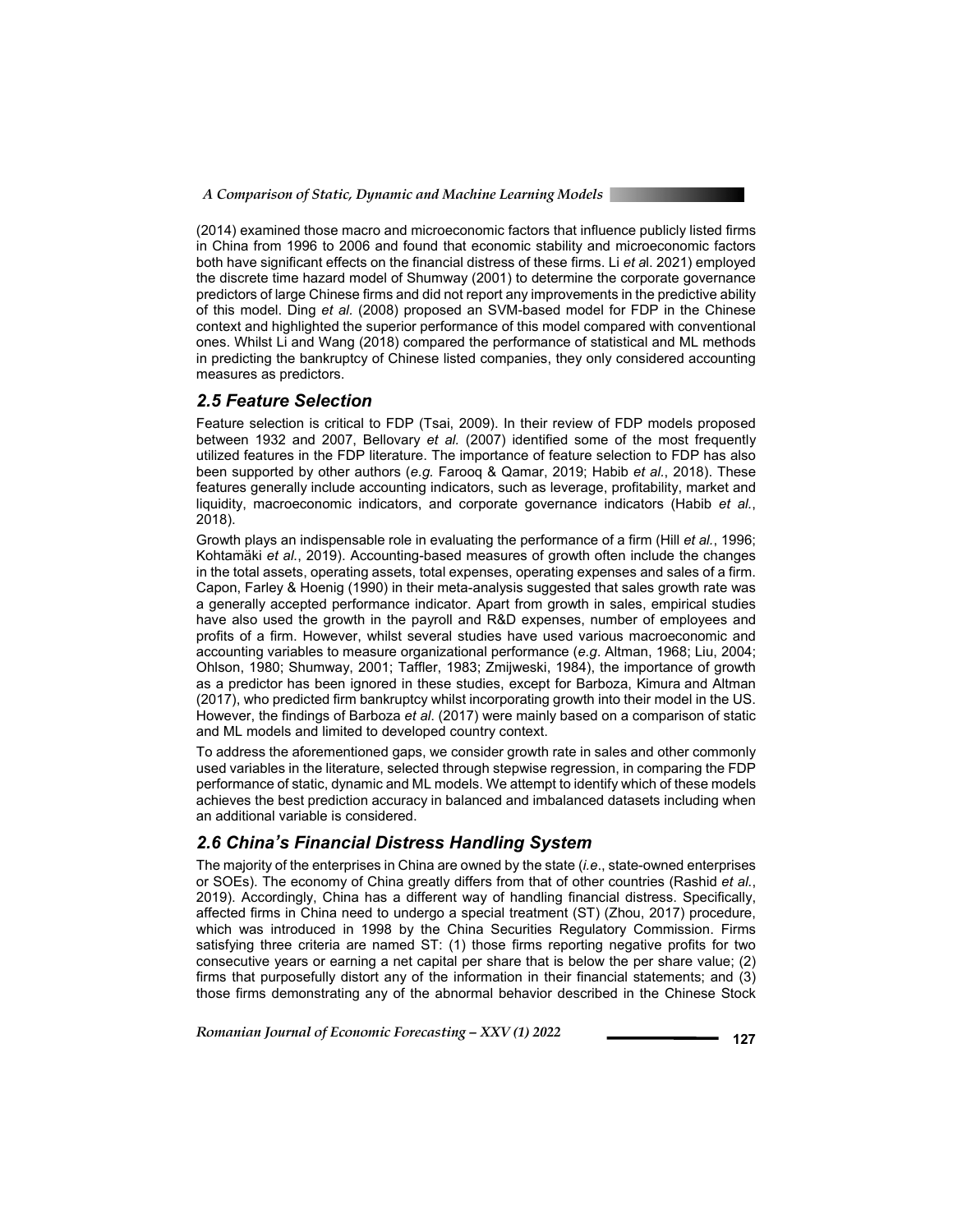*Institute for Economic Forecasting*

Listing Exchange Rules. Those FDFs that fail to alleviate their distress after the ST status either delisted from the public exchange or have their operations suspended for a certain duration. Some of these companies even enter mergers or restructure themselves completely to escape their FDF status (Zhou, 2017; Zhoua *et al.*, 2013). An HF may also be tagged as an ST firm because of reasons other than experiencing bankruptcy. Similarly, the ST may ignore certain firms that are actually experiencing distress. In this study, we focus on those firms that have been suspended or delisted from the exchange as a result of their failure to cope with financial distress regardless of their participation or non-participation in ST.

# **3. Data and Methodology**

### *3.1 Data*

Data from 1992 to 2018 were extracted from the China Stock market and Accounting Research (CSMAR) database. Stock information of financial firms was ignored as financial firms have a capital structure different from that of non-financial firms (Shumway, 2001). The final sample was selected based on the following criteria:

- a) A- and B-share firms are included;
- b) Only non-financial firms (in line with the recommendations of Zhoua *et al.,* 2013) are considered;
- c) firms suspended or delisted from the stock market after earning negative profits for two consecutive years regardless of their participation or non-participation in ST are included. These firms were tagged as FDFs;
- d) firms suspended or delisted from the stock market for reasons other than net losses are excluded from sample; and
- e) HFs are the firms that neither went through the ST procedure nor earned negative profits for two consecutive years during the research period (1992 to 2018). HFs were randomly selected from the available list of healthy firms.

Both balanced and imbalanced datasets were used to prevent the type of observations from affecting the results. Table 1 lists the number of firms in the balanced and imbalanced sets, whereas Table 2 presents their industry-wide distribution.

|                                           |              | <b>BALANCED SET</b> |       | <b>IMBALANCED SET</b> |      |  |
|-------------------------------------------|--------------|---------------------|-------|-----------------------|------|--|
|                                           | Total Sample | Train               | Test  | Train                 | Test |  |
| <b>Financially Distressed Firms (FDF)</b> | 124          | 114                 | 10    | 114                   | 10   |  |
| <b>Healthy Firms (HF)</b>                 | 2893         | 114                 | 10    | 1000                  | 1893 |  |
| Total sample                              | 3017         | 228                 | 20    | 1114                  | 1903 |  |
| Percentage of FDF in Total                | 4.11         | 50.00               | 50.00 | 10.23                 | 0.53 |  |

#### **Table 1. Sample distribution of financially distressed (FDF) and healthy firms (HF)**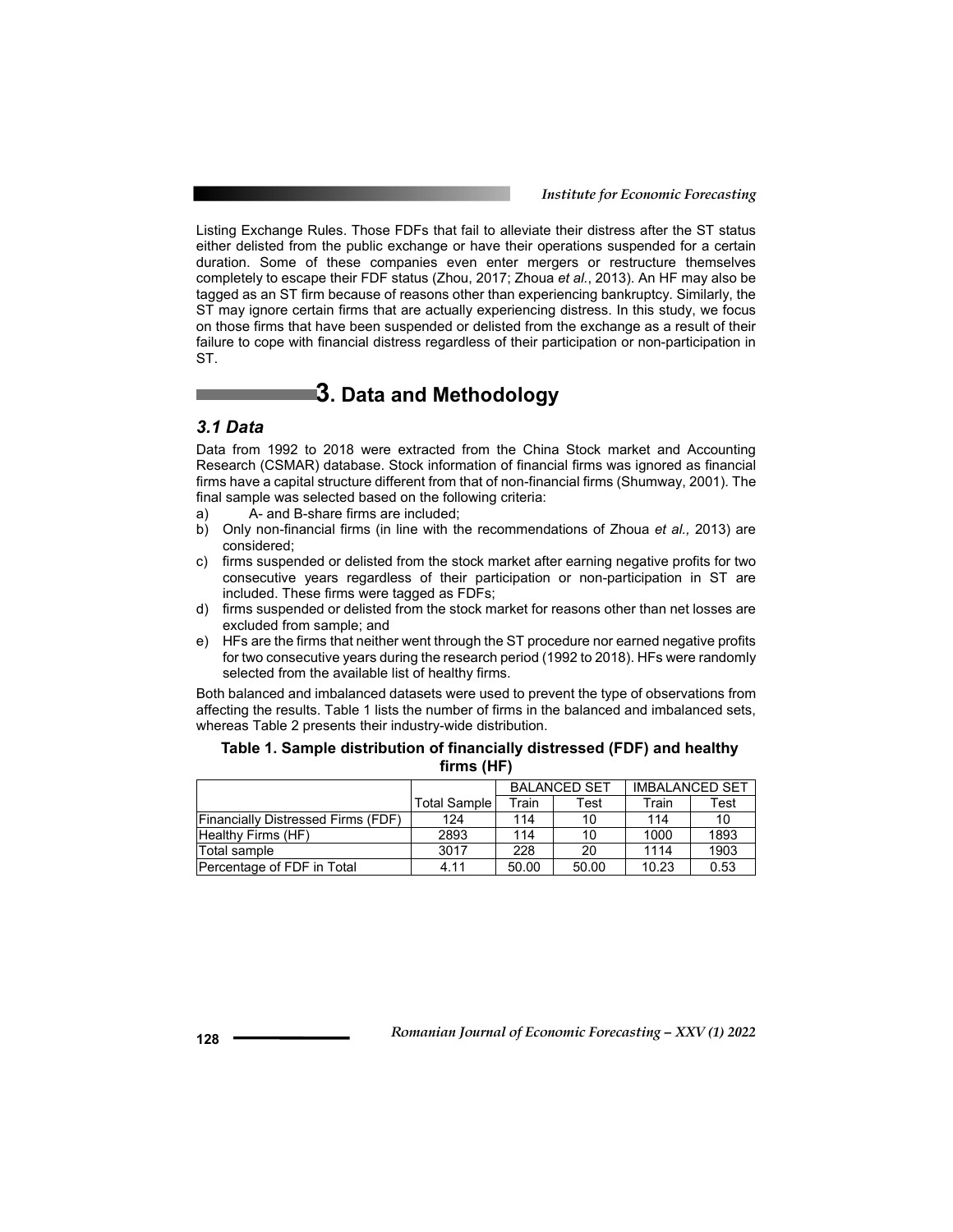

| Industry name         | <b>BALANCED SET</b> |       |      | <b>IMBALANCED SET</b> |            |       |       | Total |      |
|-----------------------|---------------------|-------|------|-----------------------|------------|-------|-------|-------|------|
|                       | FDF                 |       | HF   |                       | <b>FDF</b> |       | ΗF    |       |      |
|                       | test                | train | test | train                 | test       | train | train | test  |      |
| Commerce              |                     | 6     |      | 6                     |            | 6     | 57    | 115   | 172  |
| Conglomerates         | 2                   | 16    | 2    | 16                    | 2          | 16    | 35    | 70    | 105  |
| Industrials           | 4                   | 60    |      | 60                    | 4          | 60    | 677   | 1366  | 2043 |
| Properties            |                     | 11    |      | 11                    |            | 11    | 63    | 127   | 190  |
| <b>Public Utility</b> | 2                   | 21    | っ    | 21                    | 2          | 21    | 168   | 339   | 507  |
| Total                 | 10                  | 114   | 10   | 114                   | 10         | 114   | 1000  | 2017  | 3017 |

**Table 2. Industry wide distribution** 

Firms with a minimum of 3 firm-year observations are included in the sample. As the research period covered 27 years, a sample firm can provide a maximum of 27 firm-year observations. Firms that went out of the study period without being financially distressed are considered censored and assigned the value of 0 in the last year of observation. Table 4 presents the descriptive statistics of the FDFs and HFs in the sample. Proportion of each industry was calculated prior to the formation of train and test sets.

| Variables                                  | Measurement                                                                                                            | Sources                                                                                                                          |  |  |  |
|--------------------------------------------|------------------------------------------------------------------------------------------------------------------------|----------------------------------------------------------------------------------------------------------------------------------|--|--|--|
| <b>Accounting ratios</b>                   |                                                                                                                        |                                                                                                                                  |  |  |  |
| Return on assets<br>(ROA)                  | Net income divided by total<br>assets                                                                                  | Bellovary et al. (2007); Ohlson 1980)                                                                                            |  |  |  |
| Current ratio                              | liabilities                                                                                                            | Current assets divided by current Bellovary et al. (2007); Zmijweski<br>(1984)                                                   |  |  |  |
| Net working capital<br>ratio               | current assets minus current<br>liabilities and then divided by total Ohlson (1980); Wu et al. (2010)<br>assets        | Altman (1968); Bellovary et al. (2007);                                                                                          |  |  |  |
| <b>EBIT</b> to Total assets<br>ratio       | Earnings before interest and<br>taxes (EBIT) divided by total<br>assets                                                | Altman (1968), Bellovary et al. (2007),<br>Wu et al. (2010)                                                                      |  |  |  |
| Operating return on<br>assets (OROA)       | Operating profit divided by total<br>assets                                                                            | Bellovary et al. (2007)                                                                                                          |  |  |  |
| Debt ratio (TLTA)                          | Total liabilities divided by total<br>assets                                                                           | Bellovary et al. (2007); Ohlson 1980);<br>Shumway, (2001); Zmijweski (1984)                                                      |  |  |  |
| Interest coverage ratio                    | Earnings before interest and<br>taxes over interest expense                                                            | Bellovary et al. (2007); Tinoco and<br>Wilson (2013), Zhou (2019)                                                                |  |  |  |
| Retained earnings to<br>total assets ratio | Retained earnings divided by<br>total assets                                                                           | Altman (1968); Altman et al. (2016)                                                                                              |  |  |  |
| Asset turnover ratio                       | Sales divided by total assets                                                                                          | Altman (1968); Wu et al. (2010)                                                                                                  |  |  |  |
| Net income to total<br>liabilities ratio   | Net income divided by total<br>liabilities                                                                             | Zmijweski (1984)                                                                                                                 |  |  |  |
| <b>Market ratios</b>                       |                                                                                                                        |                                                                                                                                  |  |  |  |
| Relative size (RSIZE)                      | Log of the number of outstanding<br>shares multiplied by year-end<br>share price then divided by total<br>market value | Campbell et al. (2008); Chan et al.<br>(2016); Darrat et al. (2014); Oz and<br>Mugan (2018); Shumway (2001); Wu<br>et al. (2010) |  |  |  |

| Table 3. Variables' definitions |  |
|---------------------------------|--|
|---------------------------------|--|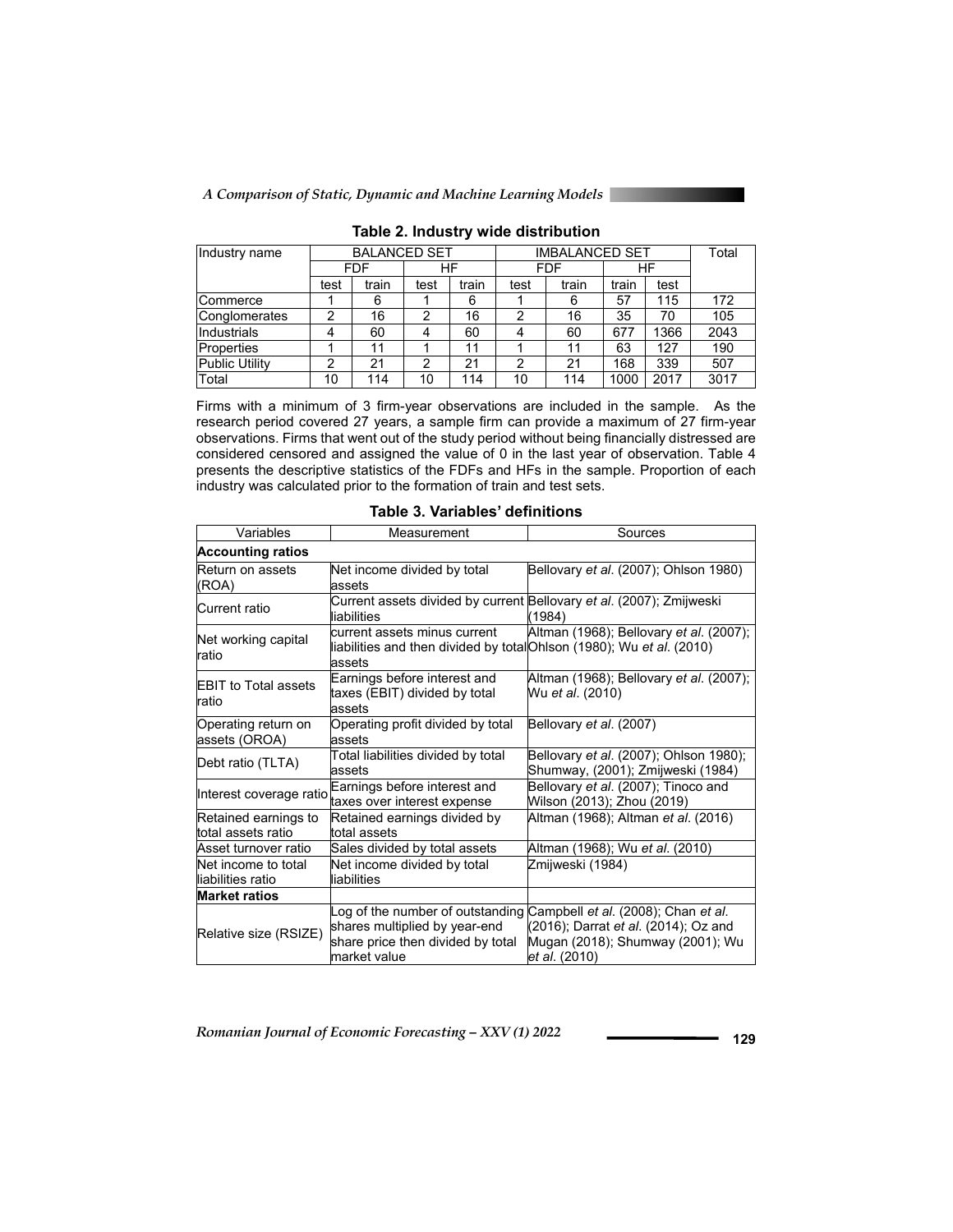#### *Institute for Economic Forecasting*

| Variables                            | Measurement                                                                                            | Sources                                                                                                                                  |  |  |  |  |  |  |
|--------------------------------------|--------------------------------------------------------------------------------------------------------|------------------------------------------------------------------------------------------------------------------------------------------|--|--|--|--|--|--|
| Sigma                                | The standard deviation of each<br>firm's daily stock return over the                                   | Campbell et al. (2008), Chan et al.<br>(2016); Darrat et al. (2014); Shumway                                                             |  |  |  |  |  |  |
|                                      | past 3 months                                                                                          | (2001), Wu <i>et al</i> . (2010)                                                                                                         |  |  |  |  |  |  |
| Ex return<br>(EX_RETURN)             | Cumulative annual return in year<br>t-1 minus the value-weighted<br>index return in year t-1.          | Campbell et al. (2008); Chan et al.<br>(2016); Oz and Mugan (2018);<br>Shumway (2001); Wu et al. (2010)                                  |  |  |  |  |  |  |
| <b>Growth ratios</b>                 |                                                                                                        |                                                                                                                                          |  |  |  |  |  |  |
| Growth in sales (GS)                 | in prior year, then divided by<br>sales in prior year                                                  | Sales in current year minus sales Altman et al. (2016); Barboza et al.<br>(2017); Carton and Hofer (2006);<br>Lohmann and Ohliger (2019) |  |  |  |  |  |  |
|                                      | Growth in assets (GA) TA in year t-1 then divided by TA (2017); Carton and Hofer (2006)<br>in year t-1 | Total Assets (TA) in Year t minus Altman et al. (2016); Barboza et al.                                                                   |  |  |  |  |  |  |
| Growth in return on<br>equity (GROE) | Growth in ROE= ROE in Year t<br>minus ROE in year t-1 then<br>divided by ROE in year t-1               | Barboza et al. (2017); Carton and<br>Hofer (2006)                                                                                        |  |  |  |  |  |  |
| Macro-economic variables             |                                                                                                        |                                                                                                                                          |  |  |  |  |  |  |
| Growth in GDP                        | GDP at market prices based on<br>constant local currency                                               | Annual percentage growth rate of Bhattacharjee and Han, (2014); Cole,<br>(2009); Li et al. (2021)                                        |  |  |  |  |  |  |
| Unemployment rate                    | The share of the labor force that<br>is without work but available for<br>and seeking employment.      | Bhattacharjee and Han (2014);<br>Cybinski (2001); Li et al. (2021)                                                                       |  |  |  |  |  |  |
| Inflation rate                       | Percentage price change in the<br>economy as a whole in a year                                         | Li et al. (2021); Liu (2004); Mensah<br>(1984); Tinoco and Wilson (2013)                                                                 |  |  |  |  |  |  |
| Real Interest rate                   | as measured by the GDP deflator (2009); Cybinski (2001); Mensah<br>in a year                           | Interest rate adjusted for inflation Bhattacharjee and Han (2014); Cole<br>(1984); Tinoco and Wilson (2013)                              |  |  |  |  |  |  |
| Corporate governance variables       |                                                                                                        |                                                                                                                                          |  |  |  |  |  |  |
| <b>Board Size</b>                    | Calculated as the total number<br>of directors on the board                                            | Adams and Ferreira (2009); Chaganti<br>et al. (1985), Daily and Dalton (1994),<br>Darrat <i>et al.</i> (2014)                            |  |  |  |  |  |  |
| <b>CEO Duality</b>                   | It equals 1 if the CEO is also the Chaganti et al. (1985); Daily and<br>board chairman, otherwise 0    | Dalton (1994); Li et al. (2021)                                                                                                          |  |  |  |  |  |  |
| State ownership                      | Proportion of shares held by the<br>state                                                              | Bhattacharjee and Han (2014); Li et al.<br>(2008); Wang and Deng (2006)                                                                  |  |  |  |  |  |  |

Different methods are available for feature selection (Tsai, 2009). We employed stepwise regression to construct our baseline model, into which we incorporated the growth, accounting and market variables we identified from the literature. We chose to exclude macroeconomic and corporate governance variables as they had no effects on the predictive power of FDP models. Table 3 lists those variables used in the stepwise regression. Those variables whose VIF values exceeded 5 were excluded to avoid multicollinearity. The same winsorization procedure used in previous studies (*e.g.* Beaver *et al*., 2012; Shumway, 2001) was applied for all variables at the 1% and 99% levels.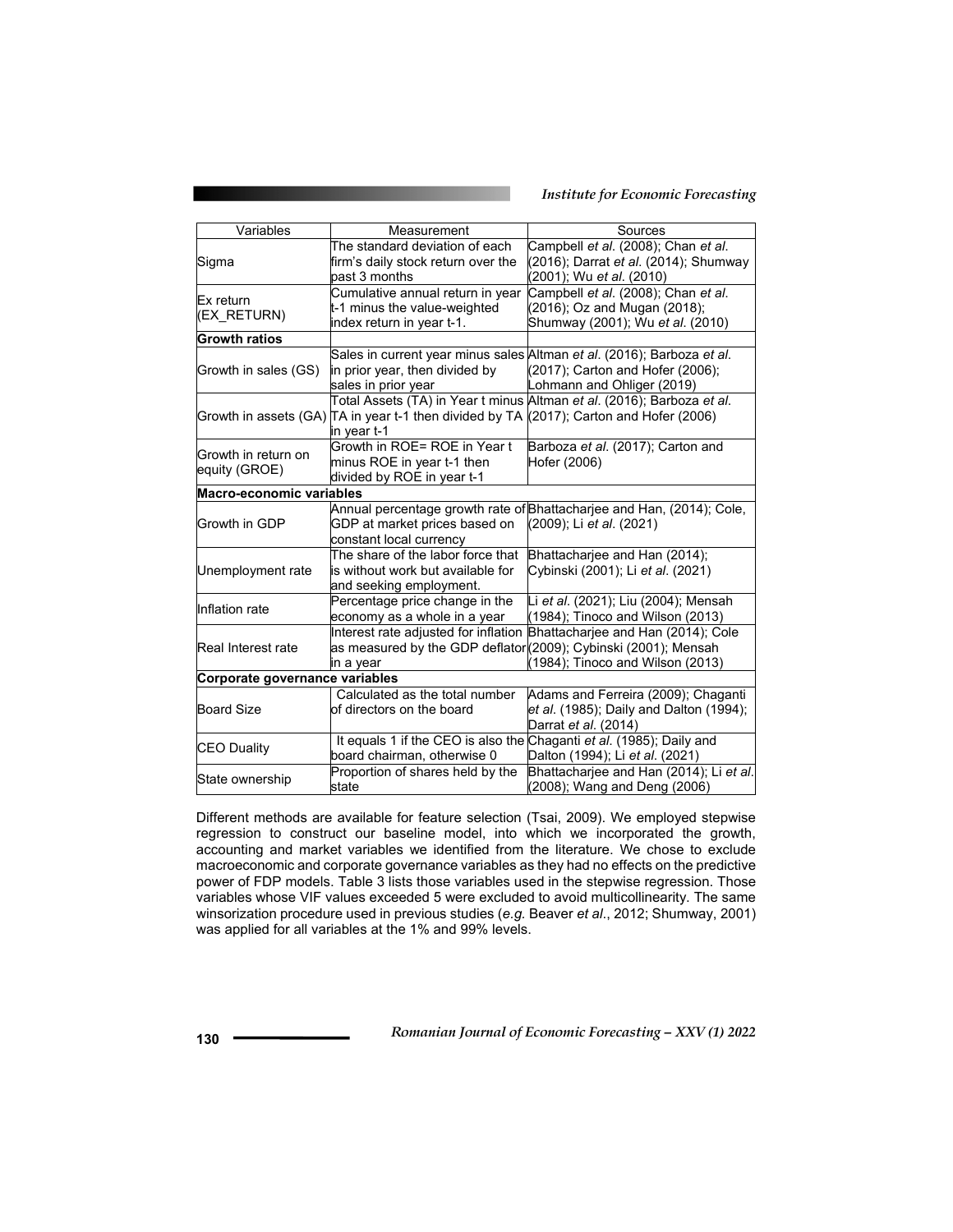*A Comparison of Static, Dynamic and Machine Learning Models*

| Total      | <b>ROA</b> | <b>TLTA</b> | EX RETURN        | <b>RSIZE</b> | Sigma  | GS        | <b>OPTA</b> |
|------------|------------|-------------|------------------|--------------|--------|-----------|-------------|
| sample     |            |             |                  |              |        |           |             |
| Min.       | $-0.6032$  | 0.0656      | $-0.8139$        | 0.0000       | 0.0326 | $-0.7078$ | $-0.3315$   |
| 1st Qu.    | 0.0190     | 0.3179      | $-0.2063$        | 0.0001       | 0.0465 | $-0.0317$ | 0.0089      |
| Median     | 0.0664     | 0.4744      | $-0.0264$        | 0.0002       | 0.0654 | 0.1160    | 0.0341      |
| Mean       | 0.1170     | 0.4753      | 0.0842           | 0.0004       | 0.0744 | 0.2088    | 0.0309      |
| 3rd Qu     | 0.1637     | 0.6219      | 0.2310           | 0.0005       | 0.0993 | 0.2979    | 0.0661      |
| Max        | 1.2989     | 1.1535      | 2.3321           | 0.0040       | 0.1349 | 3.9244    | 0.2194      |
| <b>SD</b>  | 0.2459     | 0.2141      | 0.5095           | 0.0006       | 0.0314 | 0.5688    | 0.0766      |
| <b>FDF</b> | <b>ROA</b> | TLTA        | EX RETURN        | <b>RSIZE</b> | Sigma  | GS        | <b>OPTA</b> |
| Sample     |            |             |                  |              |        |           |             |
| Min.       | $-0.6032$  | 0.1926      | $-0.8139$        | 0.0000       | 0.0326 | $-0.7078$ | $-0.3315$   |
| 1st Qu.    | $-0.4788$  | 0.8890      | $-0.3782$        | 0.0000       | 0.0615 | $-0.6226$ | $-0.3315$   |
| Median     | $-0.2431$  | 1.1535      | $-0.1884$        | 0.0001       | 0.0660 | -0.2966   | -0.2730     |
| Mean       | $-0.2929$  | 0.9803      | $-0.1354$        | 0.0001       | 0.0756 | $-0.2089$ | $-0.2298$   |
| 3rd Qu     | $-0.1195$  | 1.1535      | $-0.0009$        | 0.0002       | 0.0776 | -0.0436   | $-0.1356$   |
| Max        | $-0.0035$  | 1.1535      | 2.3321           | 0.0034       | 0.1349 | 3.9244    | 0.0297      |
| <b>SD</b>  | 0.1946     | 0.2642      | 0.4420           | 0.0003       | 0.0266 | 0.6658    | 0.1126      |
| <b>HF</b>  | <b>ROA</b> | TLTA        | <b>EX RETURN</b> | <b>RSIZE</b> | Sigma  | GS        | <b>OPTA</b> |
| Sample     |            |             |                  |              |        |           |             |
| Min.       | $-0.6032$  | 0.0656      | $-0.8139$        | 0.0000       | 0.0326 | $-0.7078$ | $-0.3315$   |
| 1st Qu.    | 0.0193     | 0.3173      | $-0.2056$        | 0.0001       | 0.0465 | $-0.0301$ | 0.0091      |
| Median     | 0.0669     | 0.4735      | $-0.0258$        | 0.0002       | 0.0654 | 0.1169    | 0.0343      |
| Mean       | 0.1185     | 0.4734      | 0.0850           | 0.0004       | 0.0744 | 0.2104    | 0.0319      |
| 3rd Qu     | 0.1644     | 0.6205      | 0.2313           | 0.0005       | 0.0993 | 0.2987    | 0.0662      |
| Max        | 1.2989     | 1.1535      | 2.3321           | 0.0040       | 0.1349 | 3.9244    | 0.2194      |
| SD         | 0.2448     | 0.2116      | 0.5096           | 0.0006       | 0.0314 | 0.5678    | 0.0747      |

**Table 4. Descriptive Statistics** 

*Note: First; total dataset, Second; Financially Distress Firms (FDFs), Third; Healthy Firms (HF).* 

### *3.2 Methodology*

The compared models were implemented using the *R* statistical software. For first era models, *logistic regression* and *static\_glm* are used. The *glm( )* function with an attached binomial family link function was applied for the logistic regression. The model outputs a probability whose value ranges from 0 to 1. The *static\_glm* function in the *dynamichazard* package was used to apply the *static glm* model. Unlike logistic regression, *static\_glm* is a static version of the *ddhazard* model fit that uses data for *survival analysis* where firm-year observations are completely distinct from one another. Static\_glm also consumes less memory by using weights.

For second era dynamic models, Generalized Additive and Dynamic Hazard models are employed. For *Generalised Additive and Dynamic Hazard,* the *GAM* function from the *mgcv* package, the *ddhazard* function from the *dynamichazard* package in R setting are used. Meanwhile, *Decision Trees* and *RF* models were implemented using the *ctree* function from the *party* package and the *rfsrc* function from the *randomforestSRC* package, respectively for ML models.

The usual start and stop times format observed in survival analysis were followed in the chosen datasets, and each firm considered in the trial included at least one observation. Table 5 presents some observations from these datasets. Column *code* presents the ID of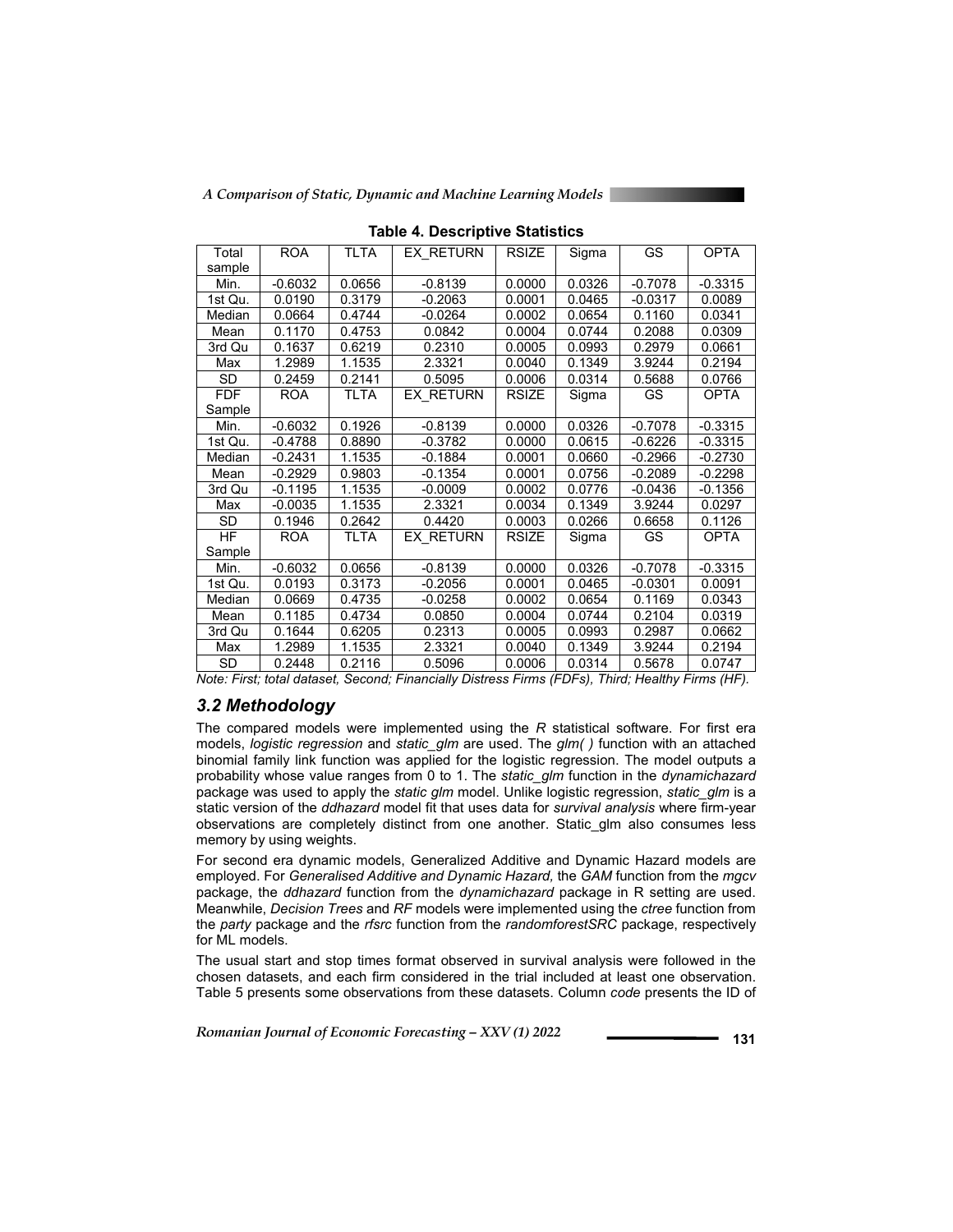the selected firms. Columns *tstart* and *tstop* indicate the range of valid rows. Values 1 and 0 in column *FD* indicate that the firm is an FDF or HF at *tstop*, respectively.

For comparing the models, the training and test sets are calculated using different packages and measures, including ROC curves, specificity, accuracy, types I and II errors and sensitivity. An inaccurate classification of an FDP model can lead to losses. Accordingly, lenders and owners focus on improvements in sensitivity than in specificity. Given the tradeoff between specificity and sensitivity, we built an accuracy table by setting a high sensitivity threshold level. The types I and II errors indicate the proportion of FDFs and HFs predicted by FDP models as financially healthy and financially distressed, respectively. The number of accurate classifications was divided by the total number of classifications to determine the accuracy of an FDP model.

| Code | tstart        | tstop | FD | <b>NPTA</b> | TLTA   | Ex Return | Relative size | <b>SIGMA</b> | GRS       | <b>OPTA</b> |
|------|---------------|-------|----|-------------|--------|-----------|---------------|--------------|-----------|-------------|
| 2    | 0             |       | 0  | 0.1486      | 0.5645 | 0.1080    | 0.0040        | 0.1349       | 0.6391    | 0.0842      |
| 2    | 1             | 2     | 0  | 0.1198      | 0.5709 | 0.2030    | 0.0030        | 0.1349       | 0.1324    | 0.0788      |
| 2    | 2             | 3     | 0  | 0.0891      | 0.5788 | $-0.2646$ | 0.0022        | 0.1070       | 0.2250    | 0.0587      |
| 2    | 3             | 4     | 0  | 0.0786      | 0.5658 | $-0.1780$ | 0.0026        | 0.1287       | $-0.2168$ | 0.0521      |
| 2    | 4             | 5     | 0  | 0.1024      | 0.4980 | 1.3976    | 0.0028        | 0.1118       | 0.6537    | 0.0536      |
| 2    | 5             | 6     | 0  | 0.1091      | 0.4795 | 0.5755    | 0.0017        | 0.0644       | 0.1533    | 0.0546      |
| 2    | 6             |       | 0  | 0.1023      | 0.5225 | $-0.2704$ | 0.0016        | 0.1253       | 0.2790    | 0.0602      |
| 3    | 0             |       | 0  | 0.1609      | 0.5467 | 2.1452    | 0.0040        | 0.1349       | 0.3381    | 0.0885      |
| 3    | 1             | 2     | 0  | 0.0901      | 0.5796 | 0.1090    | 0.0025        | 0.1349       | 0.0173    | 0.0537      |
| 3    | $\mathcal{P}$ | 3     | 0  | 0.0176      | 0.6416 | $-0.2761$ | 0.0024        | 0.1070       | $-0.1596$ | 0.0144      |
| 3    | 3             | 4     | 0  | $-0.0142$   | 0.6697 | $-0.0802$ | 0.0023        | 0.1287       | $-0.2563$ | $-0.0085$   |
| 3    | 4             | 5     | 0  | 0.0120      | 0.7043 | 0.7104    | 0.0010        | 0.1118       | $-0.2150$ | 0.0099      |
| 3    | 5             | 6     | 0  | $-0.1036$   | 0.8586 | $-0.4759$ | 0.0007        | 0.0644       | $-0.0036$ | $-0.0875$   |
| 3    | 6             |       | 0  | $-0.0631$   | 0.9657 | $-0.1642$ | 0.0005        | 0.1253       | $-0.0835$ | $-0.0504$   |
| 3    |               | 8     |    | $-0.2000$   | 1.1535 | $-0.1080$ | 0.0004        | 0.0604       | $-0.0327$ | $-0.2410$   |

**Table 5. Sample Dataset** 

*Note: Code shows a company's code assigned by stock exchange, tstart column represents when the row is valid from and the tstop column indicates when the row is valid to.* 

## *3.2.1 Correlation*

Both the balanced and imbalanced training datasets were subjected to a correlation analysis given that the nature of data influences the correlation. The correlation amongst variables is highlighted in Table 6. Given the presence of high correlations amongst some variables, the potential presence of multicollinearity was tested by conducting a VIF test. WCTA was removed after obtaining a VIF value of 9.18. After removing this variable, another VIF test was performed, and all variables obtained VIF values of lower than 5. Following previous studies (Altman, 1968; Barboza *et al*., 2017), the remaining seven variables with correlations were retained.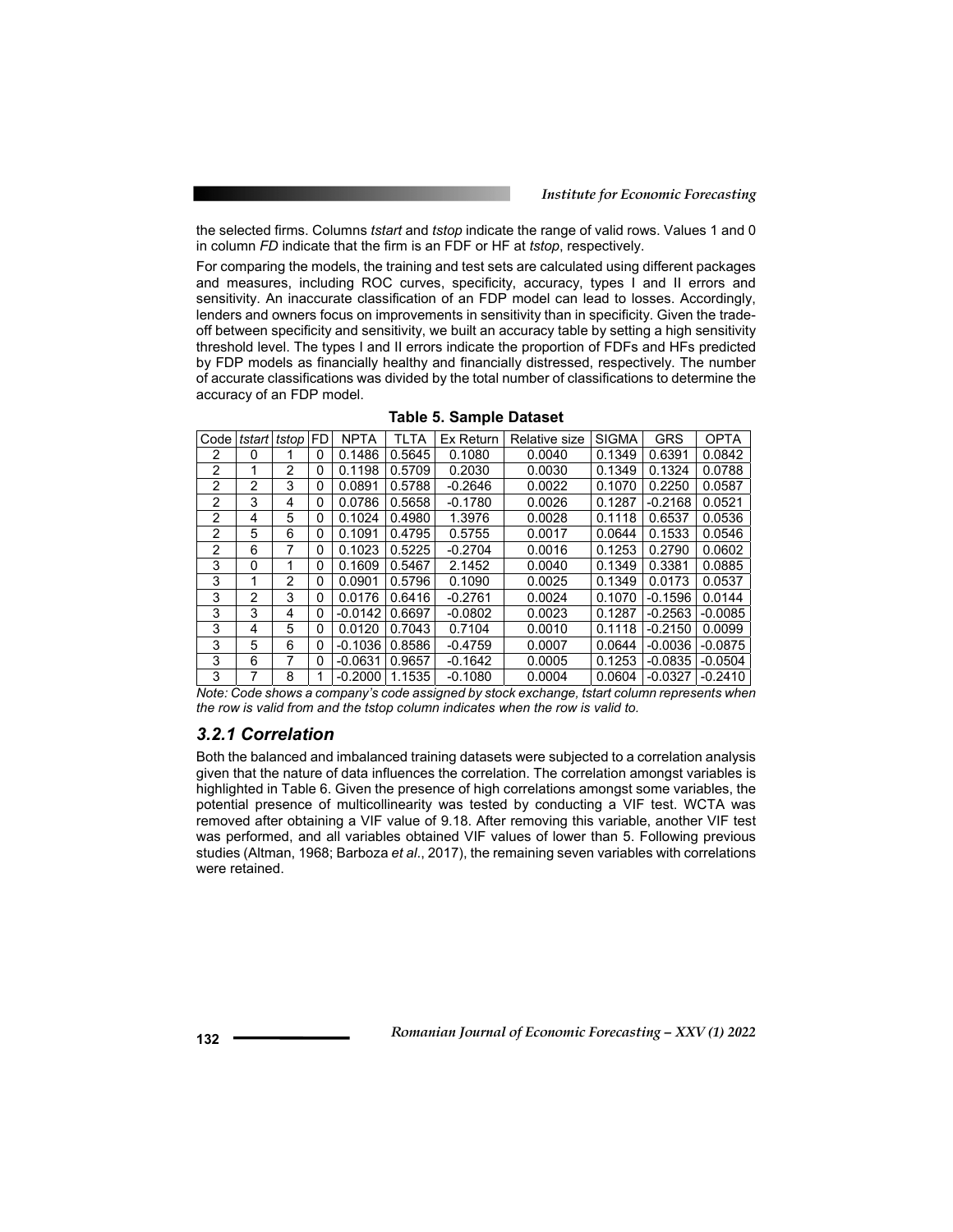*A Comparison of Static, Dynamic and Machine Learning Models*

| Balanced                     | <b>NPTA</b>  | <b>TLTA</b>            | Ex Return   | Relative           | Sigma        | <b>GRS</b> | <b>WCTA</b> | <b>OPTA</b> |
|------------------------------|--------------|------------------------|-------------|--------------------|--------------|------------|-------------|-------------|
|                              |              |                        |             |                    |              |            |             |             |
| set                          |              |                        |             | size               |              |            |             |             |
| <b>NPTA</b>                  | 1.000        |                        |             |                    |              |            |             |             |
| <b>TLTA</b>                  | $-0.676***$  | 1.000                  |             |                    |              |            |             |             |
| $\Gamma$ it-1 - $\Gamma$ mt1 | $0.138^{*}$  | $-0.119$ <sup>*</sup>  | 1.000       |                    |              |            |             |             |
| Relative size                | $0.195^{**}$ | $-0.182**$             | $0.384***$  | 1.000              |              |            |             |             |
| Sigma                        | $-0.639***$  | $0.499***$             | 0.088       | $-0.138^{\dagger}$ | 1.000        |            |             |             |
| <b>GRS</b>                   | $0.616***$   | $-0.433***$            | $0.246***$  | $0.229***$         | $-0.380$ *** | 1.000      |             |             |
| <b>WCTA</b>                  | $0.630***$   | $-0.873***$            | $0.137^{*}$ | $0.252***$         | $-0.503$ **  | $0.405***$ | 1.000       |             |
| <b>OPTA</b>                  | $0.945***$   | $-0.779***$            | $0.190$ **  | $0.250***$         | $-0.627$ *** | $0.629$ ** | $0.746***$  | 1.000       |
| Imbalanced                   | <b>NPTA</b>  | <b>TLTA</b>            | Ex Return   | Relative           | Sigma        | <b>GRS</b> | <b>WCTA</b> | <b>OPTA</b> |
| set                          |              |                        |             | size               |              |            |             |             |
| <b>NPTA</b>                  | 1.000        |                        |             |                    |              |            |             |             |
| <b>TLTA</b>                  | $-0.625***$  | 1.000                  |             |                    |              |            |             |             |
| $r_{it-1}$ - $r_{mt1}$       | $0.159***$   | $-0.019***$            | 1.000       |                    |              |            |             |             |
| Relative sizel               | $0.207***$   | $0.026$ <sup>***</sup> | $0.151***$  | 1.000              |              |            |             |             |
| Sigma                        | $-0.023***$  | $0.046***$             | $0.073***$  | $0.154***$         | 1.000        |            |             |             |
| <b>GRS</b>                   | $0.258***$   | $-0.003$               | $0.133***$  | $0.141***$         | $-0.060***$  | 1.000      |             |             |
| <b>WCTA</b>                  | $0.450***$   | $-0.6\overline{11***}$ | $0.039***$  | $-0.027***$        | $-0.072***$  | $0.056***$ | 1.000       |             |
| <b>OPTA</b>                  | $0.887***$   | $-0.384$ ***           | $0.178***$  | $0.309***$         | $-0.032***$  | $0.329***$ | $0.317***$  | 1.000       |

**Table 6. Correlation analysis** 

Note:  $* p < 0.05$ ;  $** p < 0.01$ ; and  $*** p < 0.001$ 

# **4. Empirical Results**

The performance of each FDP model was compared in both balanced and imbalanced datasets, and the results are presented in Table 7. Such performance was assessed by taking specificity, accuracy, sensitivity, AUC and types I and II errors as evaluation measures. The *RF* model obtained the highest accuracy and lowest error for both balanced and imbalanced datasets. The *RF* model was followed by the *Dynamic Hazard*, *Decision Tree*, *GAM* and *logit* models, with s*tatic GLM* demonstrating the worst performance.

At the training stage, both the *RF* and *Decision Tree* models outperform all the other models in terms of accuracy, which may be ascribed to the fact that these models can lead to overfitting. However, the fineness of these models cannot be guaranteed based on their accuracy alone. The *Decision Tree* model faces a more severe overfitting problem, especially with a high tree depth, relative to *RF* models. The *RF* models in turn effectively reduce overfitting by aggregating multiple decision trees.

However, these two models demonstrate a significant reduction in their accuracy at the testing stage. Amongst these models, *RF* demonstrates the best accuracy in the training and testing sets, followed by *Dynamic Hazard* and *Decision Tree*. The performance of these models deteriorates further as the number of non-FDF observations increase and as the data become increasingly imbalanced. These models obtain a very low type I error given the very small number of FDFs in the imbalanced test set. *RF* has consistently outperformed all models regardless of the nature of the data.

In both the balanced and imbalanced datasets, the *RF* model has also outperformed all the other models except for *Dynamic Hazard* in the imbalanced test set. Such result can be ascribed to the fact that all the available information for each sample firm can be utilized by *Dynamic Hazard*. These two models also demonstrate high robustness.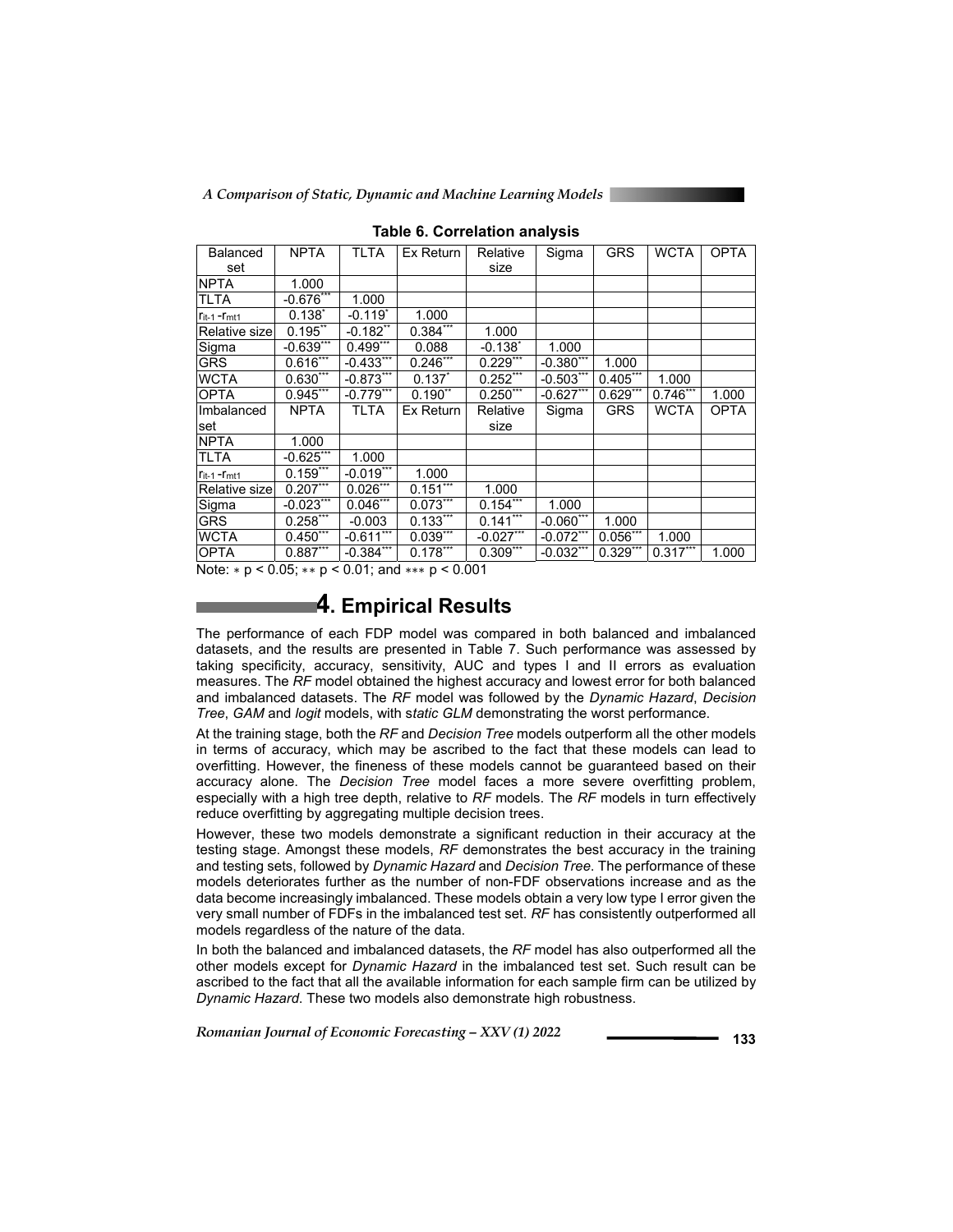#### *Institute for Economic Forecasting*

The above models also achieve a very high accuracy as they do not require a linear structure. Despite effectively classifying FDFs, these models obtain a high type II error, which indicates their high tendency of misclassifying HFs. Between these models; *RF*  obtains the lowest type II errors in both the balanced (0%) and imbalanced datasets (5.62%).

| <b>Balanced Data</b> | Type I | Type II | Sensitivity | Specificity | Accuracy%          | AUC (%) |
|----------------------|--------|---------|-------------|-------------|--------------------|---------|
| Train Set            | Error  | Error   |             |             |                    |         |
| Logit                | 1.75   | 12.28   | 98.25       | 87.72       | 92.98              | 99.30   |
| Static GLM           | 9.65   | 84.21   | 90.35       | 15.79       | 53.07              | 57.70   |
| GAM                  | 0.88   | 12.28   | 99.12       | 87.72       | 93.42              | 99.40   |
| Dynamic Hazard       | 2.63   | 0.88    | 97.37       | 99.12       | 98.25              | 99.50   |
| Decision tree        | 0.88   | 2.63    | 99.12       | 97.37       | 98.25              | 99.10   |
| Random Forest        | 0.00   | 0.00    | 100.00      | 100.00      | 100.00             | 100.00  |
| Test Set             |        |         |             |             |                    |         |
| Logit                | 10.00  | 20.00   | 90.00       | 80.00       | 85.00              | 89.00   |
| <b>Static GLM</b>    | 10.00  | 20.00   | 90.00       | 80.00       | 85.00              | 89.00   |
| GAM                  | 10.00  | 20.00   | 90.00       | 80.00       | 85.00              | 89.00   |
| Dynamic Hazard       | 0.00   | 20.00   | 100.00      | 80.00       | 90.00              | 91.50   |
| Decision tree        | 0.00   | 20.00   | 100.00      | 80.00       | $\overline{90.00}$ | 89.00   |
| Random Forest        | 0.00   | 0.00    | 100.00      | 100.00      | 100.00             | 100.00  |
| Imbalanced Data      | Type I | Type II | Sensitivity | Specificity | Accuracy%          | AUC (%) |
| Train Set            | Error  | Error   |             |             |                    |         |
| Logit                | 5.26   | 23.00   | 94.74       | 77.00       | 77.66              | 93.79   |
| <b>Static GLM</b>    | 9.65   | 89.45   | 90.35       | 10.55       | 13.52              | 51.30   |
| GAM                  | 6.14   | 22.39   | 94.74       | 77.61       | 78.25              | 94.60   |
| Dynamic Hazard       | 16.67  | 13.40   | 89.47       | 86.60       | 86.71              | 98.41   |
| Decision tree        | 16.67  | 7.73    | 83.33       | 92.27       | 91.93              | 95.20   |
| Random Forest        | 0.00   | 0.00    | 100.00      | 100.00      | 100.00             | 100.00  |
| Test Set             |        |         |             |             |                    |         |
| Logit                | 0.00   | 23.74   | 100.00      | 76.26       | 76.27              | 98.89   |
| Static GLM           | 0.00   | 90.28   | 100.00      | 9.72        | 9.75               | 98.90   |
| GAM                  | 0.00   | 18.85   | 100.00      | 81.15       | 81.15              | 99.00   |
| Dynamic Hazard       | 0.00   | 9.14    | 100.00      | 90.86       | 90.87              | 99.40   |
| Decision tree        | 0.00   | 11.37   | 100.00      | 88.63       | 88.63              | 98.60   |
| <b>Random Forest</b> | 0.00   | 5.28    | 100.00      | 94.72       | 94.72              | 99.06   |

| Table 7. Comparison of FDP Models |  |  |  |  |  |  |
|-----------------------------------|--|--|--|--|--|--|
|-----------------------------------|--|--|--|--|--|--|

*Note: The total number of firms used in analysis is 3017.Type I error indicates the percentage of Financially Distressed Firms (FDFs) that were incorrectly classified as Healthy Firms (HF). Type II error shows the percentage of HF that were predicted to be FDFs. AUC is the area under the ROC curve.* 

The ROC curves of each model compared in this study are presented in Figures 1(a), 1(b), 2(a) and 2(b). For brevity, all figures are made available as online supplementary files. The curves highlight *RF* as the best model. Given the very small proportion of FDFs in the test sets, the performances of the static *GLM* and *GAM* models have improved in the test set. Whilst the *GAM*, *Dynamic Hazard* and *RF* models have AUCs of 99% or above in the imbalanced test set, *RF* achieves a significantly higher accuracy compared with the other two models. The *Dynamic Hazard* model demonstrates an efficient performance in both the balanced and imbalanced datasets and even reports the second-lowest type II error of 9.14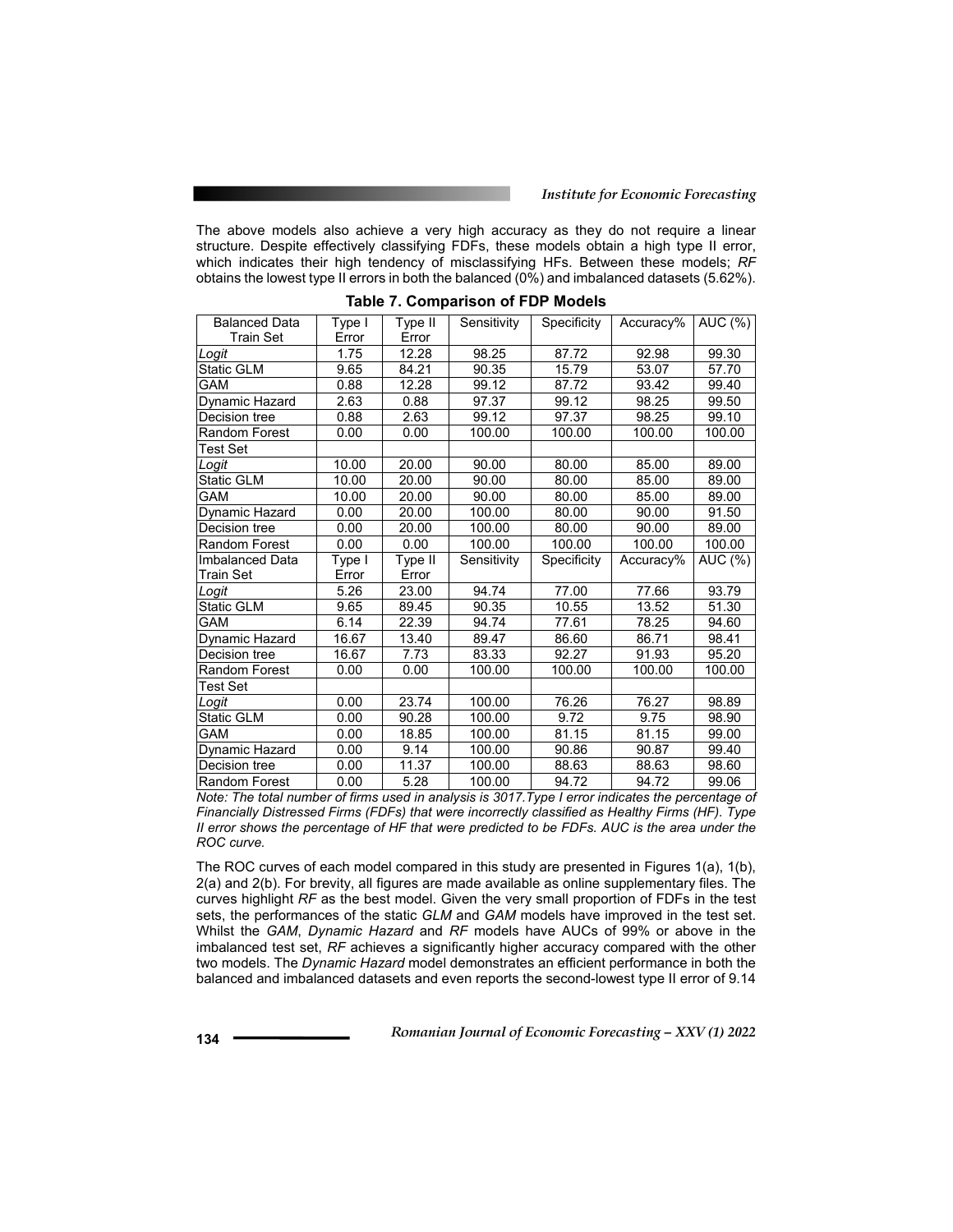*A Comparison of Static, Dynamic and Machine Learning Models*

after *RF*. With its efficiency, the *Dynamic Hazard* model can be used to replace complex ML techniques in FDP.

In this study, we also compared the performances of models with and without growth variables in the balanced and imbalanced datasets. For brevity, the results are made available as online supplementary files. The addition of the growth variable improves the accuracy of all three models. The *VIMP* function of the *randomforestSRC* package is used to test the explanatory power of each variable for financial distress. Results show that growth significantly contributes to explaining the dependent variable. Adding this variable to *Dynamic Hazard* increases its AUC from 97.59 to 99.40, and such increase highlights the time-varying effect of sales growth on FDP.

In sum, *RF* emerges as the best model for FDP regardless of the inclusion of the growth variable. Meanwhile, ML models achieve the best prediction accuracy, followed by dynamic models. These findings not only support the contentions of previous studies that have underscored the superiority of ML models over traditional ones (Barboza *et al.*, 2017; Li & Wang, 2018) but also emphasize the key role of growth as a predictor of financial distress.

# **5. Conclusion**

This study compares the performances of static, dynamic, and ML models in predicting the financial distress of publicly listed companies in China. Whilst financial distress has received much attention in the literature, the financial distress of Chinese firms warrants further investigation given the unique environment of China. With their increasing applications in the field of finance, the potential of ML models in FDP has attracted academic attention. Whilst outperformed by the newer-generation ML models, both static and dynamic models remain useful in the FDP of Chinese firms. Moreover, given its simplicity, practicality and consistent framework, the conditional *logit* model has been used in FDP. Therefore, future studies should consider combining these three types of models. The model comparisons presented in this work can also benefit studies that focus on credit risks.

We highlight how our study contributes to the extant literature. First, the study is conducted in the context of China, which is unique because of capital market structure, corporate governance, and the government's role (Li & Wang, 2018; Liu, Qi, Qin, & Su, 2019). China has approximately five percent of total corporate financing funded by equity investors. Listed firms are mostly state-owned, and rely heavily on retained earnings and bank loans which are different from developed countries like US where companies depend more on equity financing. It can be inferred that an FDP study conducted in the Chinese context may reveal different results. Second, the study sample comprised of 27 years of data of Chinese financially distressed firms, which has not been done before in the literature. The large test set from imbalanced dataset helps in generalizing the results to overall financial distress prediction of Shanghai and Shenzhen stock exchanges. Further, the study thoroughly checks the impact of growth variables on financial distress prediction. Accuracy of all the models increases when growth variable is used in addition to other widely used variables in the literature.

We also acknowledge some limitations that may be explored in future research. Firstly, this work mostly relied on default algorithms in R, which prevent us from using the compared models in their full capacity. However, using simple algorithm settings can also highlight the superiority of the *RF* model over the other models. Secondly, many variables presented in the FDP literature were not considered in this work although a stepwise regression was applied for the features selection. Future studies should consider incorporating other factors,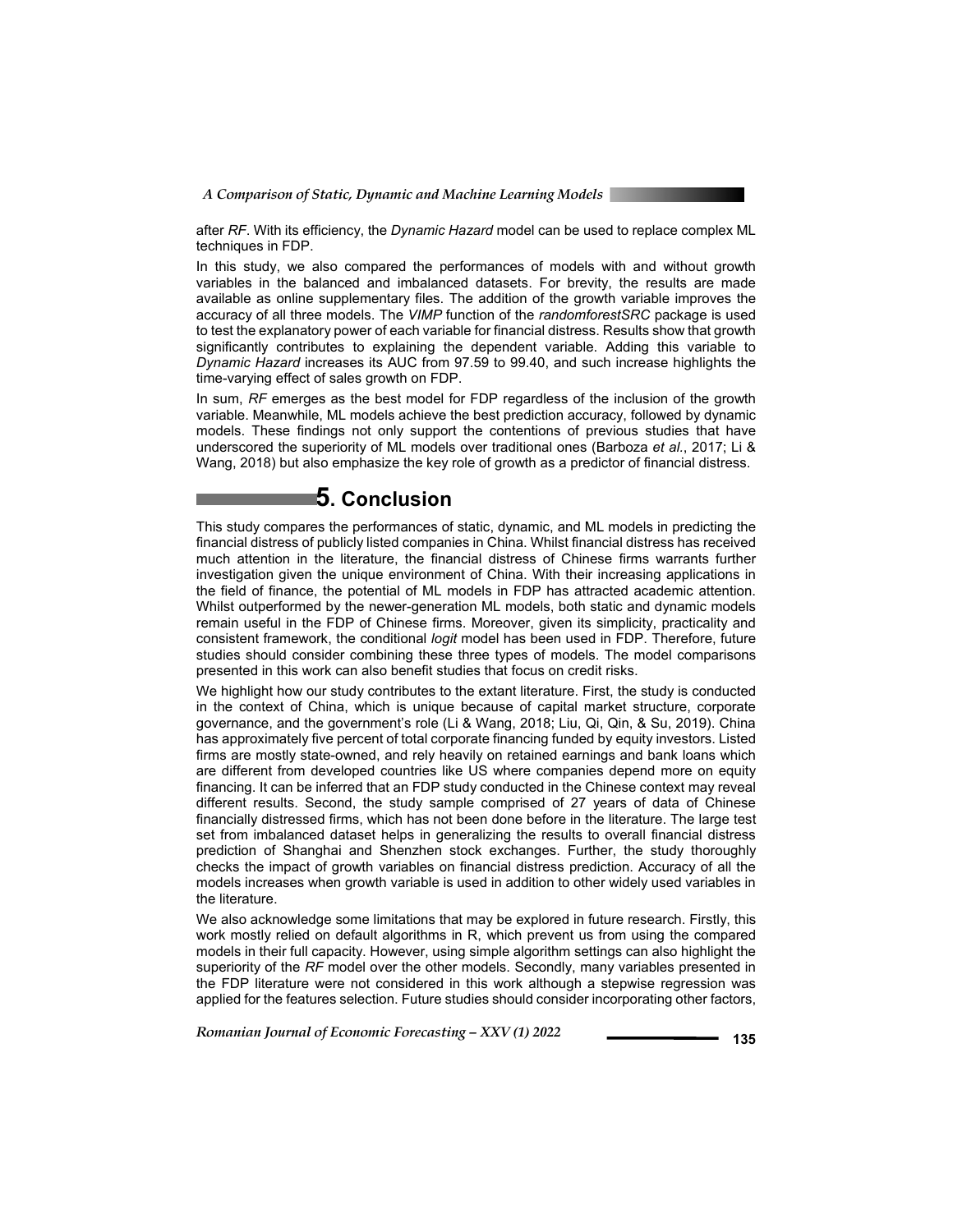including corporate social responsibility and auditor characteristics, as variables. Thirdly, this study did not discuss the thresholds and threshold level selection even though a threshold level for reducing type I errors was applied.

Some implications can be derived from the results. Firstly, unusual in the FDP literature, a large sample of 29,000 firm-year observations was used in this study for comparing static, dynamic, and ML models. In this way, the comparison results are applicable across different credit portfolios and financial institutions and may even be used to examine corporate failures in the stock markets of Shenzhen and Shanghai. Secondly, the findings of this work can help future studies in highlighting the supremacy of ML models over static and dynamic models, which are frequently applied in the loan market. Thirdly, managers can take a hint from these findings and adopt both ML and dynamic models in their prediction. Whilst the superior performance of ML models over static and dynamic ones may be difficult to explain, the complex nature of FDP highlights the potential usefulness of these models in analyzing credit default. Given its key role in improving the predictive ability of FDP models, growth should also be regularly considered in credit risk measurements and financial distress studies.

# **References**

- Altman, E.I., 1968. Financial ratios, discriminant analysis and the prediction of corporate bankruptcy. *The Journal of Finance*, 23(4), pp. 589–609.
- Barboza, F., Kimura, H. and Altman, E., 2017. Machine learning models and bankruptcy prediction. *Expert Systems with Applications*, 83, pp. 405–417.
- Beaver, W.H., Correia, M. and McNichols, M.F., 2012. Do differences in financial reporting attributes impair the predictive ability of financial ratios for bankruptcy? *Review of Accounting Studies*, 17(4), pp. 969–1010.
- Begley, J., Ming, J. and Watts, S., 1996. Bankruptcy classification errors in the 1980s: an empirical analysis of Altman's and Ohlson's models. *Review of Accounting Studies*, 1(4), pp. 267–284.
- Berg, D., 2007. Bankruptcy prediction by generalized additive models. *Applied Stochastic Models in Business and Industry,* 23, pp. 129–143.
- Bhattacharjee, A. and Han, J., 2014. Financial distress of Chinese firms: Microeconomic, macroeconomic and institutional influences. *China Economic Review*, 30, pp. 244–262.
- Boritz, J.E., Kennedy, D.B. and Sun, J.Y., 2007. Predicting Business Failures in Canada. *Accounting Perspective*, 6(2), pp. 141–165.
- Breiman, L., 2001. Random Forests. *Machine Learning*, 1(45), pp. 5–32.
- Capon, N., Farley, J.U. and Hoenig, S., 1990. Determinants of financial performance. A meta-analysis. *Management Science*, 36(10), pp. 1143–1158.
- Carton, R.B. and Hofer, C.W., 2006. *Measuring organizational performance: Metrics for entrepreneurship and strategic management research*. Edward Elgar Publishing limited.
- Ding, Y., Song, X. and Zen, Y., 2008. Forecasting financial condition of Chinese listed companies based on support vector machine. *Expert Systems with Applications*, 34(4), pp. 3081–3089.
- Farooq, U. and Qamar, M.A.J., 2019. Predicting multistage financial distress: Reflections on sampling, feature and model selection criteria. *Journal of Forecasting*, 38(7), pp. 632–648.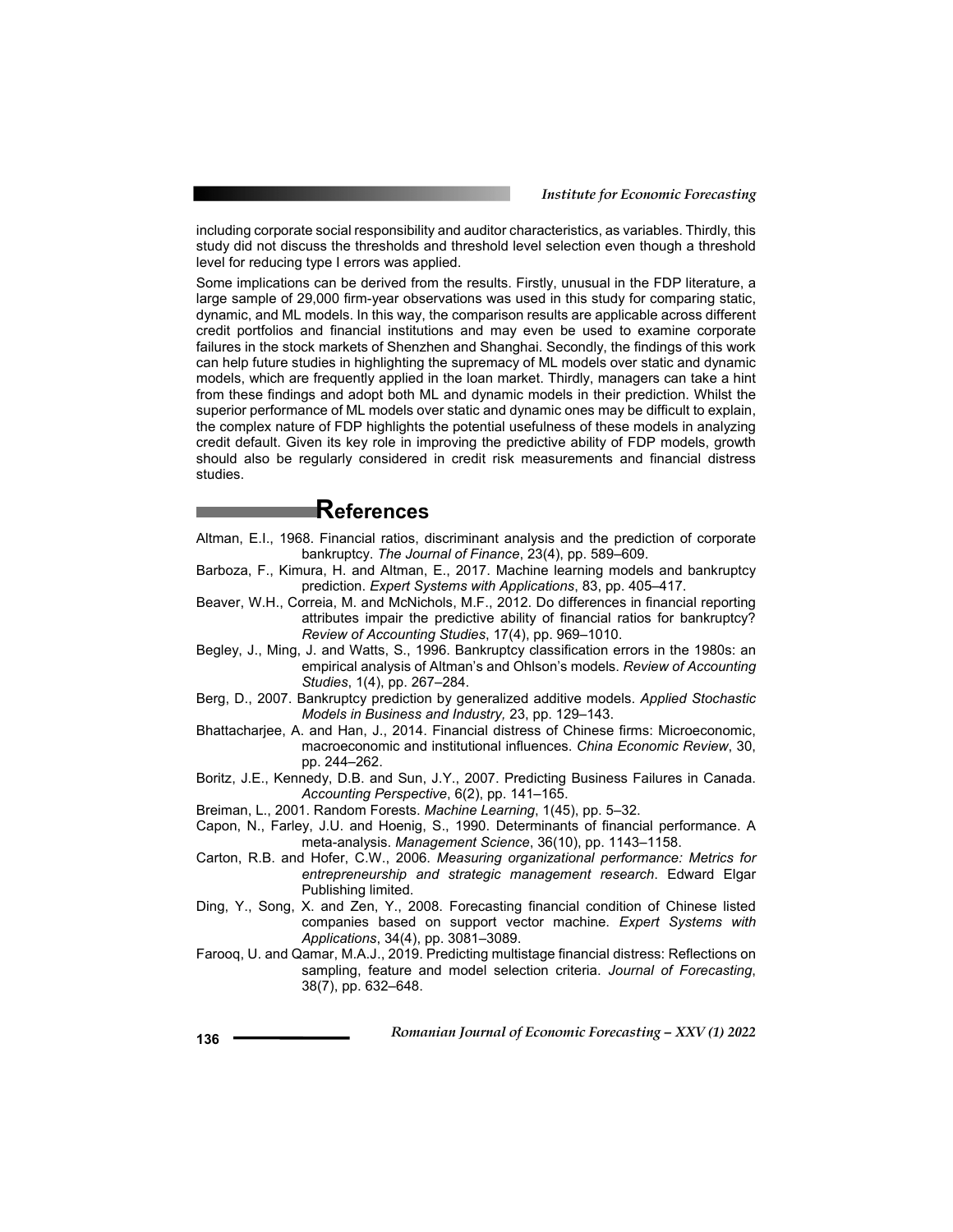*A Comparison of Static, Dynamic and Machine Learning Models*

- FitzPatric, P., 1932. A comparison of ratios of successful industrial enterprises with those of failed companies. *The Certified Public Accountants*.
- Foster, K. R., Koprowski, R. and Skufca, J.D., 2014. Machine learning, medical diagnosis, and biomedical engineering research - commentary. *BioMedical Engineering Online*, 13(1), pp. 1–9.
- Habib, A., Costa, M.D., Huang, H.J., Bhuiyan, M.B.U. and Sun, L., 2018. Determinants and consequences of financial distress: review of the empirical literature. *Accounting and Finance*, 60, pp. 1023–1075.
- Hastie, T. and Tibshirani, R., 1986. Institute of Mathematical Statistics is collaborating with JSTOR to digitize, preserve, and extend access to Statistical Science. *Statistical Science*, 10(4), pp. 354–363.
- Hill, R., Murphy, G. and Trailer, J., 1996. Measuring performance in entrepreneurship research. *Journal of Business Research*, 36(1), pp. 15–23.
- Hillegeist, S.A., Keating, E.K., Cram, D.P. and Lundstedt, K.G., 2004. Assessing the probability of bankruptcy. *Review of Accounting Studies*, 9(1), pp. 5–34.
- Kohtamäki, M., Heimonen, J. and Parida, V., 2019. The nonlinear relationship between entrepreneurial orientation and sales growth: The moderating effects of slack resources and absorptive capacity. *Journal of Business Research*, 100, pp. 100–110.
- Korol, T. and Korodi, A., 2011. An evaluation of effectiveness of fuzzy logic model in predicting the business bankruptcy. *Romanian Journal of Economic Forecasting,* 14(3), pp. 92–107.
- L. Bellovary, J., Giacomino, D. and Akers, M., 2007. A Review of Bankruptcy Prediction Studies: 1930-Present. *Journal of Financial Education*, 33, pp. 1–42.
- Le, T., Lee, M.Y., Park, J.R. and Baik, S.W., 2018. Oversampling techniques for bankruptcy prediction: Novel features from a transaction dataset. *Symmetry*, 10(4), pp. 1–13.
- Li, Y. and Wang, Y. 2018. Machine Learning Methods of Bankruptcy Prediction Using Accounting Ratios. *Open Journal of Business and Management*, 6(1), pp.  $1 - 20$ .
- Li, Z., Crook, J., Andreeva, G. and Tang, Y., 2021. Predicting the risk of financial distress using corporate governance measures. *Pacific-Basin Finance Journal*, 68. pp. 101334.
- Liu, J., 2004. Macroeconomic determinants of corporate failures: Evidence from the UK. *Applied Economics*, 36(9), pp. 939–945.
- Liu, S., Qi, X.Z., Qin, M. and Su, C.W., 2019. Financial stability or instability? Impact from Chinese consumer confidence. *Romanian Journal of Economic Forecasting*, 22(4), pp. 25–43.
- Ohlson, J.A., 1980. Financial Ratios and the Probabilistic Prediction of Bankruptcy. *Journal of Accounting Research*, 18(1), pp. 109-131.
- Petersen, S. E. and Ostendorf, M., 2009. A machine learning approach to reading level assessment. *Computer Speech and Language*, 23(1), pp. 89–106.
- Rashid, A., Jehan, Z., Khan, M. and Saeed, M., 2019. The influence of capital flow bonanzas on real and financial sectors: a comparative study of South Asia and China. *Romanian Journal of Economic Forecasting*, 22(4), pp. 124–147.
- Sandin, A. R. and Porporato, M., 2011. Corporate bankruptcy prediction models applied to emerging economies Evidence from Argentina in the years 1991-1998. *International Journal of Commerce and Management*, 17(4), pp. 295–311.